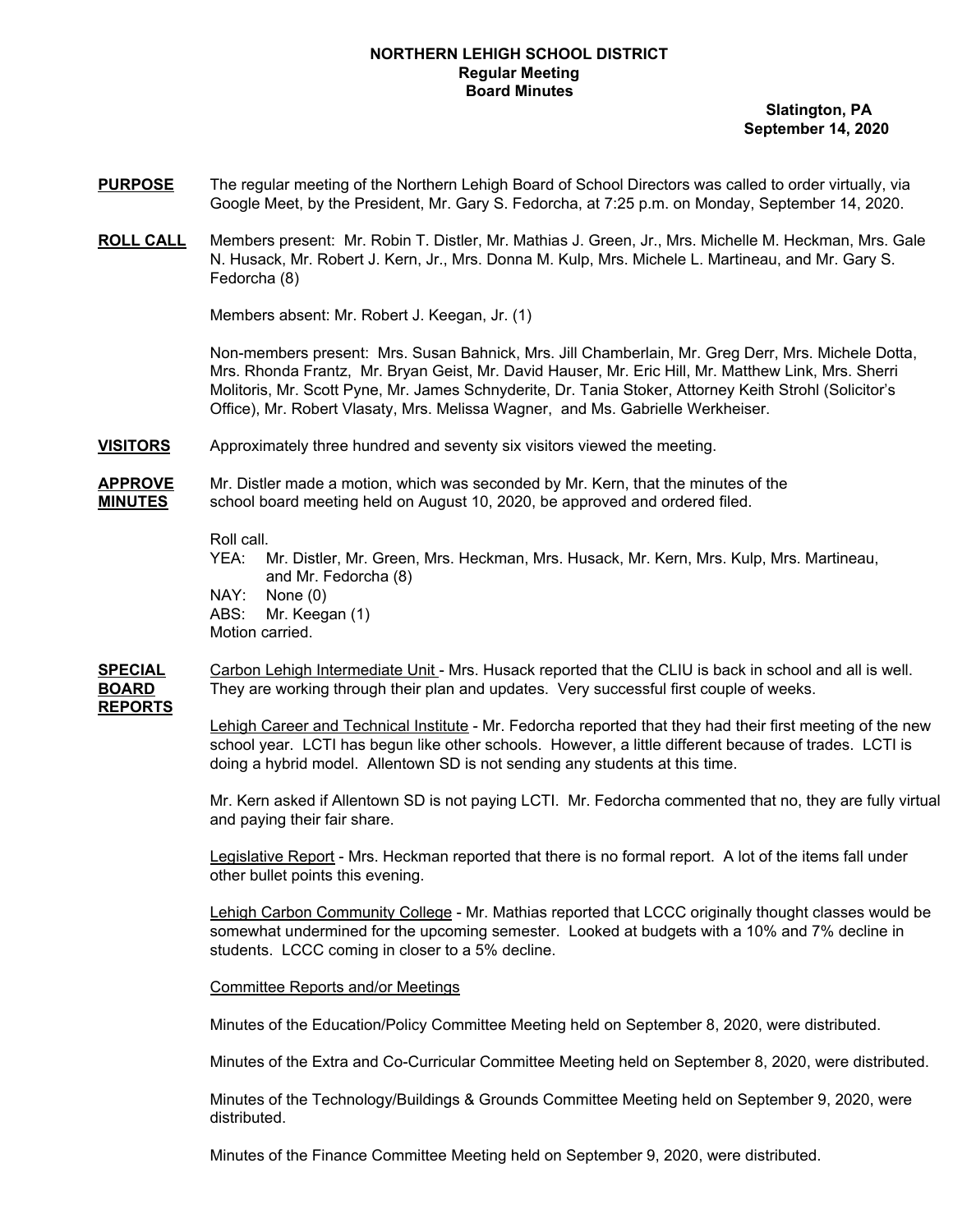#### **SPECIAL** Student Representatives to the Board Report

BOARD Mr. Aiden Williams reported that NLHS held a virtual freshman orientation at the end of August. School **REPORTS** began on August 31, 2020, with a hybrid schedule. Schedule is going great and the atmosphere feels **(cont.)** like a normal school day. Mr. Vlasaty and Mr. Hauser are working on a new positive support program and recruiting student help. Unfortunately, student council has decided to cancel the Homecoming parade. However, the Homecoming ceremony will take place and the court has been announced today. There will be four (4) tickets given to each nominee for their families/friends to view the ceremony.

> Ms. Paige Craddock reported that administration has been working with club advisors to ensure students are involved in activities as much as possible. Virtual open house will take place the last week of September. Teachers have recorded videos that parents will be able to access online. Student council induction will be virtual this year and will take place on September 16, 2020. Sports officially started with mandatory practices September 8, 2020. The first athletic games will start on September 25, 2020, with Homecoming being the first opener. The Homecoming ceremony will be held on September 26, 2020, at 6:00 p.m.

Solicitor's Report – Attorney Strohl did not have a report.

Assistant Superintendent - Dr. Stoker reported that on Wednesday, September 9, 2020, the Northern Lehigh Education Foundation submitted the Lehigh County Covid-19 Relief Grant in support of the Northern Lehigh School District as they are a 501(c) 3 organization. Funds requested will pay for the consultation services of the Institute for Teaching and Leading (I4TL). Through I4TL's contract, which is on tonight's agenda for approval, they will provide guidance to our district in developing and supporting the various learning models being offered to the students this year. I4TL staff will make recommendations for immediate and ongoing professional development to support the administration, faculty and staff` in the hybrid and remote delivery method. The deadline for the grant was 4:00 p.m. today and hope to hear the outcome of the grant soon. If NLSD does not receive the grant, the ESSER grant can be used to pay for the services.

Business Manager's Report - Mrs. Frantz reported that the local auditors will be returning on September 23-25, 2020, to finish the audit for the 2019-2020 school year. Once the results are received, they will be presented to the board and will be opened up for discussion.

Superintendent's Report – Mr. Link asked Attorney Strohl to swear in Paige Craddock. Paige Craddock was sworn in by Attorney Strohl as a Junior Representative.

Mr. Link gave a brief update on the opening of schools. Overall it's been a great start to the school year. The district is implementing the Health and Safety plan and the students have been extremely cooperative. Morning screenings of staff and students have been done daily and have not interrupted the learning process.

All students are now able to receive a free breakfast and lunch regardless if they are in the building or learning virtually. Once the district received the information, Sue Bahnick, Food Service Director, moved quickly to put a system in place. All the information is on the district website.

A parent and guardian survey will be sent this Friday for parents and guardians to provide feedback on the school reopening.

Third day enrollment numbers have remained almost exactly the same as last year even with the uncertainty that Covid has created for not only NLSD but other school districts. Last year, the third day enrollment number was 1,515 students. This year it's 1,509 students. Additionally, last year in September, we had 60 students enrolled in charter schools, either brick and mortar or cyber charter schools not including NLSD's Bulldog Academy, at the end of last school year that number was 57. This school year, as of today, that number is 49. There are 41 students in cyber schools and 8 students in brick and mortar charter schools. NLSD would like to see this number drop. NLSD would like students in our buildings or cyber offerings. NLSD did not see a spike in students leaving the district.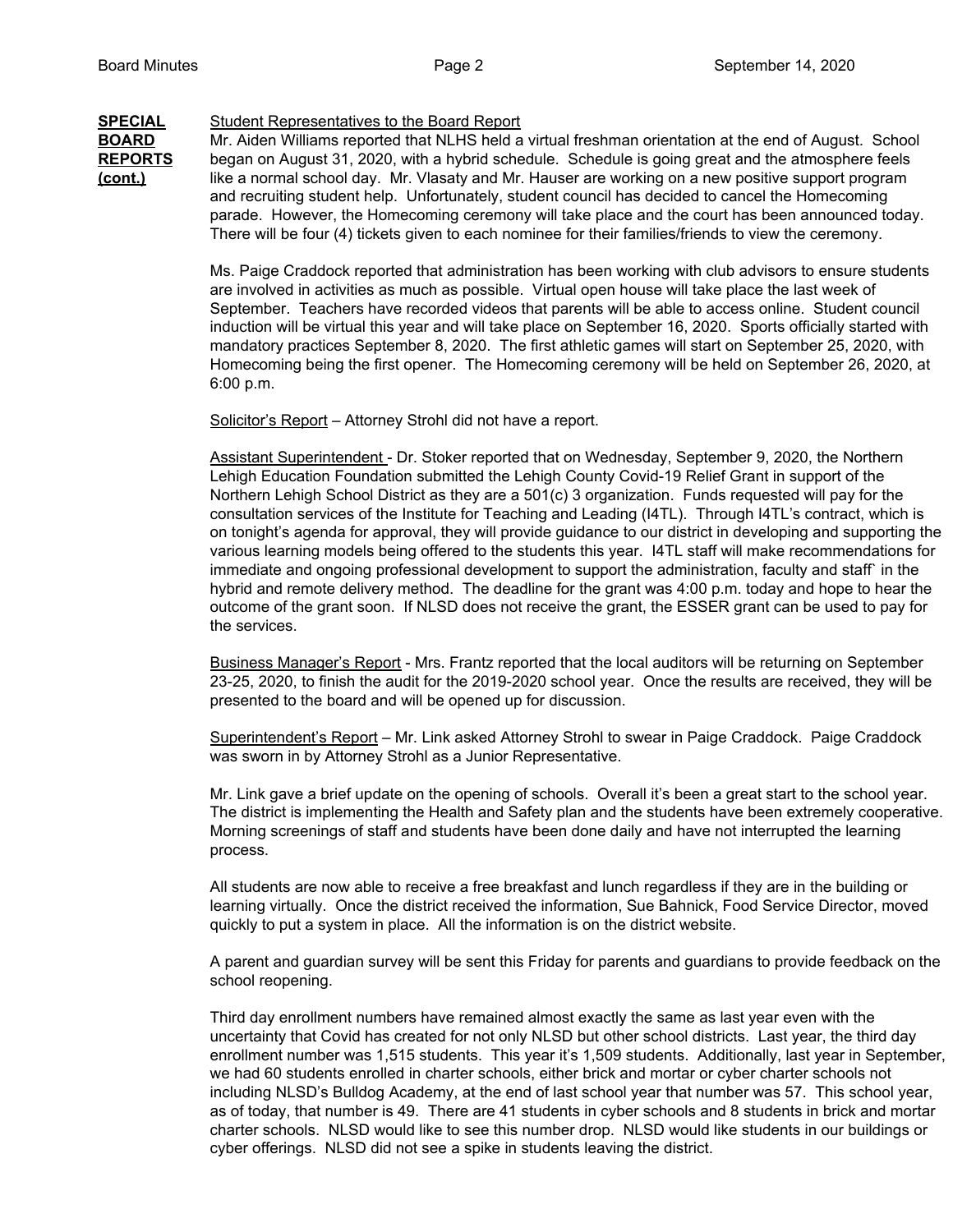# **BOARD (cont.)**

**SPECIAL** Mr. Link recognized retirees from the end of last school year and officially retired over the summer.

**REPORTS** Patricia Jones, Michelle Raber, Scott DeLong and Janet Hofelich.

Patricia "Patty" Jones was hired in September of 1987 as a Health & Physical Education teacher at the high school. She obtained her bachelor's degree in Health and Physical Education from East Stroudsburg University in 1984. Mrs. Jones continued her graduate work and obtained her Master's Equivalency. Mrs. Jones served in various extracurricular roles as class adviser, substitute detention monitor, game worker, assistant girls' soccer coach and volunteer girls' soccer coach. Mrs. Jones served on the district's safety committee and started the Aevidum club at the high school. Mrs. Jones was an excellent teacher who met the individual needs of each child as she developed their special talents and interests. Patty touched the lives of thousands of Northern Lehigh students over the past 33 years. She was truly a gift to our students and staff, she will be dearly missed. Mrs. Jones retired from the district on June 30, 2020, after 33 years of service. It is my sincere hope that your retirement years will bring you much joy and fulfillment. On behalf of the Board of Education and the school district, we will be honoring your request to have your donation split between the Slatington Public Library and the Northern Lehigh Education Foundation as a token of appreciation for all you have done for our staff and students in this community.

Mrs. Michelle Raber spent six (6) years with Parkland School District and four (4) years with Northern Potter School District before being hired here in January of 1991 as a Health & Physical Education Teacher at the Northern Lehigh Junior High School. She obtained her bachelor's degree in Health & Physical Education from East Stroudsburg University in 1975, where she graduated cum laude. Mrs. Raber continued her graduate work and received her Master's Equivalency in 1992. Mrs. Raber served in various extracurricular roles, most notably serving 29 years as the Middle School intramurals advisor. She has been part of the strategic planning committee, the Student Assistance Program, strengthening families evening program, after-the-bell reading program, all-star health curriculum to prevent bad choices for teens, and evening gym programs. Mrs. Raber planned and participated in the early years of the "Running of the Dawgs" and will concentrate her retirement on helping finish the Northern Lehigh Community Center. She's had the privilege of teaching her son, daughter and grandsons. Mrs. Raber was an excellent teacher who met the individual needs of each child as she developed their special talents and interests. Mrs. Raber touched the lives of thousands of Northern Lehigh students over the past 29 years. She will also be dearly missed. Mrs. Raber retired from the district on June 30, 2020, after 29 years of service. It is my sincere hope that your retirement years will bring you much joy and fulfillment. On behalf of the Board of Education and the school district, we will be honoring your request to have your donation sent to the Slatington Public Library as a token of appreciation for all you have done for our staff and students in this community.

Fall Sports Discussion - Mr. Bryan Geist, Athletic Director, reported that it's been a strange opening start.

Official practices started on September 8, and the first scheduled contest that can be played is Friday, September 25, according to PIAA by-laws. Currently, NLSD is still under the restriction of no more than 250 individuals at any sporting contest. That includes players, officials, game staff, security, any type of medical personnel, as well as administration. The end of August, House Bill 2787 was introduced in the state House of Representatives. It was amended on September 1, 2020, and it passed the House on September 2, 2020. The Bill pertains to allowing local school districts to determine the amount of spectators that would be permitted at their own facility. After it passed the House, it went to the Senate and bounced through a number of committees. Then, on September 9, 2020, it passed with a 39 to 11 vote of the Senate. It has to go back to the House for the Speaker of the House to sign before it can be committed to the Governor. It should be on the Governor's desk tomorrow. The Governor has publicly said he is going to veto it. He can either sign it, veto it, or let it sit for 10 days and if he lets it sit for 10 days, it automatically becomes law without his signature. If he does veto it, the House and Senate have enough votes to overturn a veto. If this bill does go through and it becomes law, the school district's decision on how many spectators we would be permitted. Currently, NLSD is under the restriction of 250 for all of our contests. It may not impact soccer or field hockey games as well as cross country. The major impact would be coming with varsity football. Varsity football has the entire marching band, the cheerleaders, both teams, the officials, and medical crews. There's not much left when you get to 250. We're going to make it a priority to get some of our parents in to see those contests. If HB 2787 goes through, Mr. Geist is looking for some direction/guidance on how many people the board feels would be appropriate to be admitted into contests.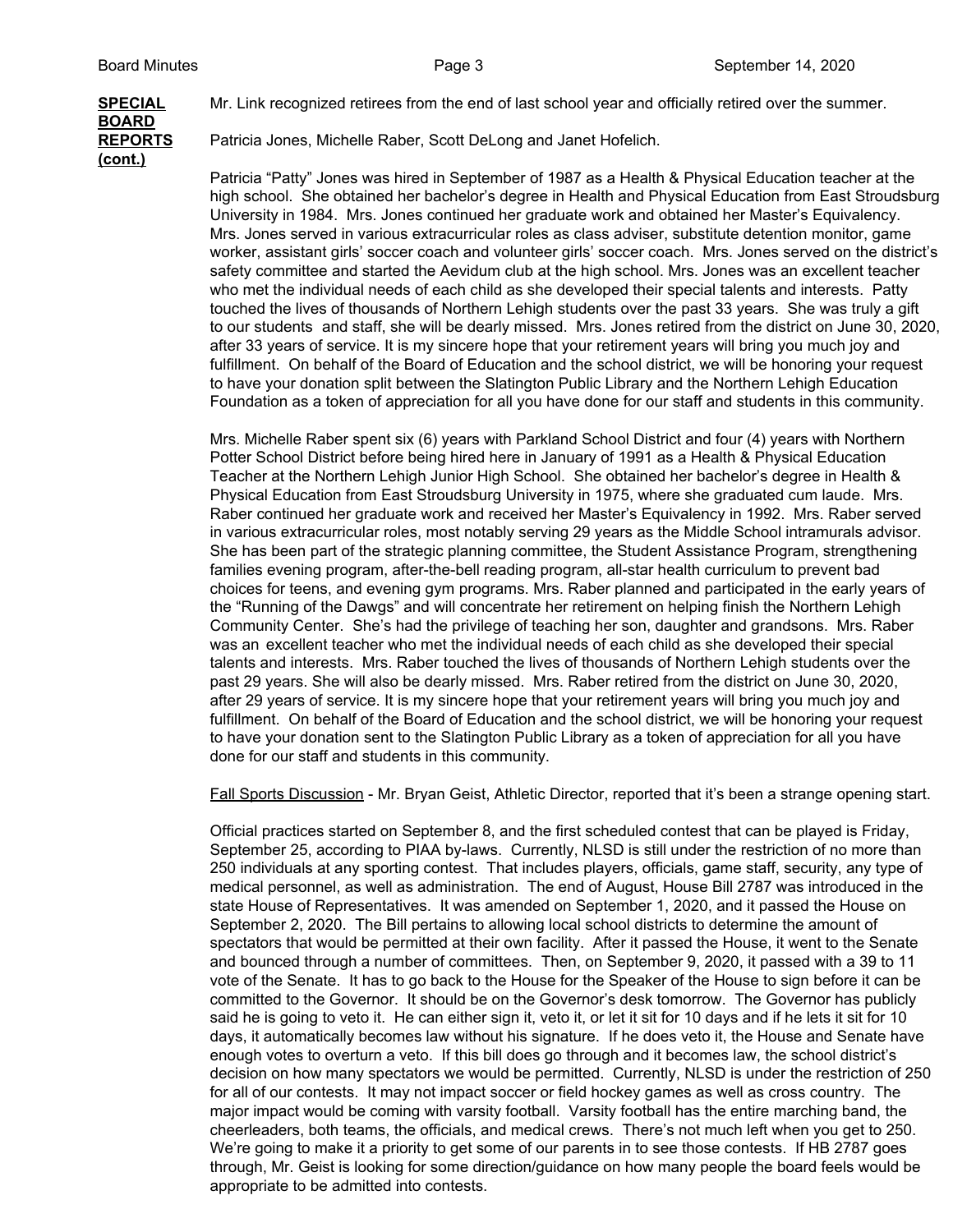**SPECIAL** Mrs. Heckman asked if it's possible that NLSD would be able to say staff, players, necessary personnel, **BOARD** and parents versus a specific number. **REPORTS (cont.)** Mr. Geist answered that it could be worked through. NLSD does not have an official attendance number at the stadium. Seating, at max capacity, is about 2,300 using home and away bleachers.

Mr. Fedorcha asked if Mr. Geist was looking for a decision tonight.

Mr. Geist deferred to Mr. Link in answering the question. Mr. Geist commented that it's a difficult decision with how fast things are changing.

Mr. Fedorcha commented that with the number we're going to be choosing, we will still have to do social distancing and wearing of masks and will have to monitor within the fields. Would like comments from other board members but would like to defer to Mr. Geist and Mr. Link for a recommendation.

Mr. Link asked a question of Mr. Geist. Mr. Geist commented earlier that NLSD could easily accommodate the parents of athletes, band members, cheerleaders, and then all the other necessary personnel. Do you know if our counterparts across the league, either District XI or the Colonial league, what's their position on allowing "away" spectators?

Mr. Geist commented that depending on the event, spectators for varsity football are not being allowed, as well as the visiting band and the visiting cheerleaders. Numerically, you can't fit it under 250. We felt it was important to have our home cheerleaders and home band members at our contests. We have a little bit of space to bring other people into the stadium. We've come to a determination in the Colonial League that we are permitting, encouraging and recommending that parents and siblings of soccer players, field hockey players, home and away, are the only ones who attend contests around the league. We prefer parents/siblings to attend at this time instead of other students. Mr. Geist commented that we are currently looking at allowing senior parents of football, band, and cheer to be able to be permitted to come into the contest and that will keep us close to the 250.

Mr. Link asked if the Governor vetoes the bill and there is a supermajority to override the veto and they say that it can go above 250, my understanding is it's still a local decision if the school board wants it to go above 250 or not. Mr. Geist commented that is correct. In that case, we could get to, with greater social distancing, let the nuclear family of all the student-athletes, band and cheerleaders in plus all the necessary personnel, just the opposing team, no band, no cheerleaders, and no spectators from the opposing team. Mr. Geist commented that we want to prioritize those nuclear families to be able to get them to see their son or daughter play.

Mr. Fedorcha asked how we're going to monitor this. How do we know if they are a parent or a sibling? Mr. Geist commented that we're going to permit two (2) tickets per senior because we have to adhere to the 250. There are placards that are used for state playoff games. Mr. Geist will get two (2) of the placards out to each senior band member, senior cheer and senior football players. They would then give the placard to get past our checkpoints into the parking lot and it would also be their gate admission.

Mr. Green commented that he's comfortable with the plan that is suggested and he would also add if the Governor either signs the bill or it is overridden, that your other plan of giving nuclear family of all the football players, all the band members, all the cheerleaders, etc. and allowing them to come would be maybe 400-500 hundred and the stadium accommodates 2,300, we should be able to put 400-500 in there and still keep social distancing. If for some reason we are given that authority, I would lean in that general direction of giving the families of everyone the opportunity to attend.

Mrs. Husack commented that as a parent of a student who plays a contact sport, I sit there and think how would I feel if I wasn't there if that child was hurt. And, to have a stadium that we can hold greater than 250 if we have the ability to do that, I'm more on the side of at least getting our parents in there to be able to make that choice. I'd rather be there than getting a call at home from the trainer or something else

happened. If we do go down the path of only have 250 or 500 or take restaurant capacity at 50% indoors, are we looking to open up our streaming service so that more of our community can see those games?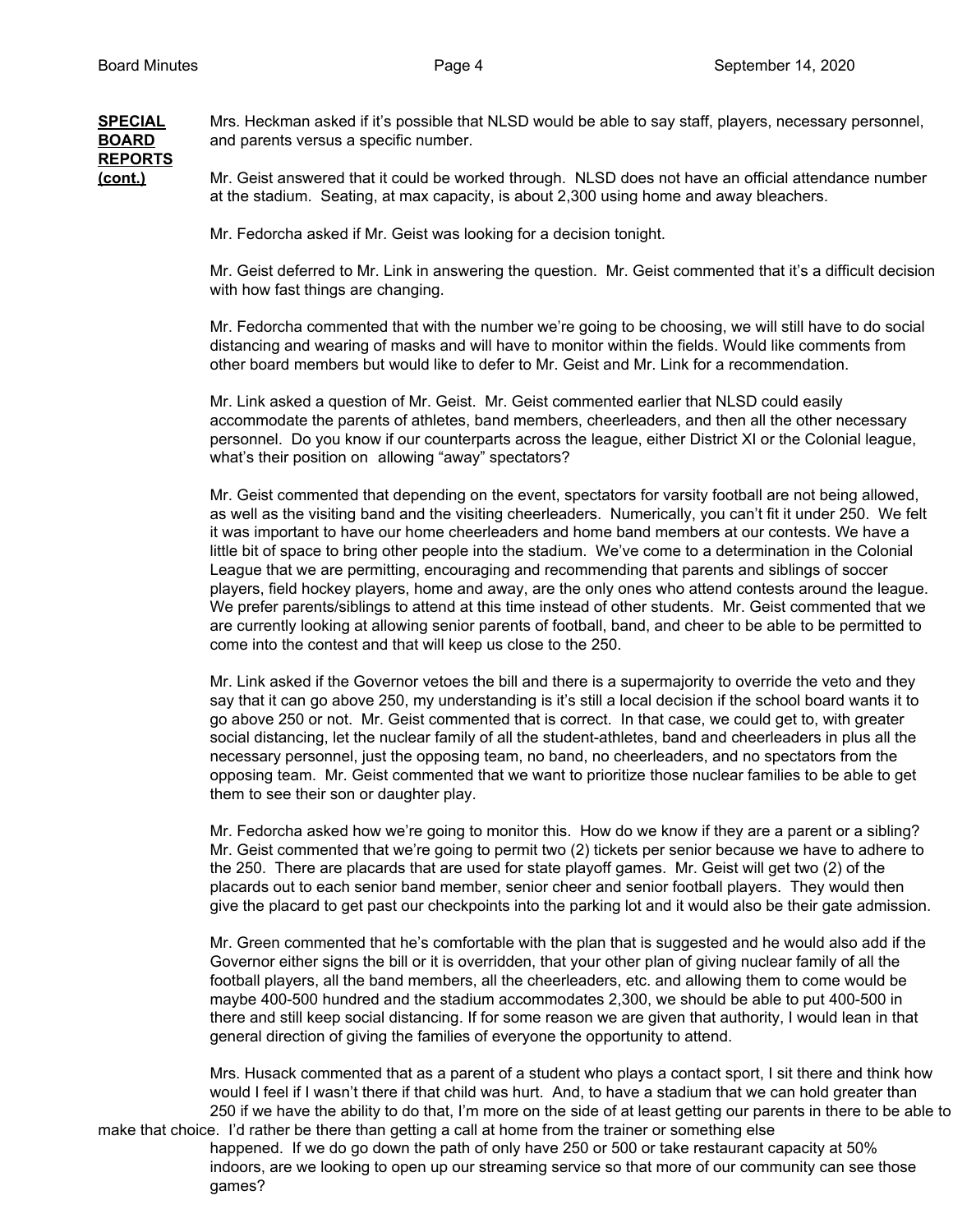**SPECIAL** Mr. Geist commented that since we got all the equipment free of charge, we are under the NFHS service **BOARD** at this particular point. Hopefully, there will be some movement. I like the idea of families being there to **REPORTS** see their students. **(cont.)**

> Mrs. Martineau asked Mr. Geist about two parents, what about students of divorced parents or a sibling that can't be left with a sitter, do we have any request process for an extra ticket under special circumstances?

Mr. Geist commented that he would expect a lot of special circumstances to come through but, unfortunately, we're going to have to restrict it to two (2) per player so we stay under the 250.

Mr. Kern commented he agreed with Matt (Green) 100 percent. It looks like it's going to be beyond the 250. If that's the case, I would be in agreement to allowing all families there, up to 500-600 people. They can safely distance around the track and in the stands. Mr. Distler commented he is in agreement as well.

NLSD Mr. Green made a motion, which was seconded by Mrs. Heckman, that should the Governor's veto Sporting Event be overridden or should the Governor sign the bill allowing local districts to make the decision that Attendance we authorize our administration to proceed with allowing the nuclear families, including stepparents, as per HB With or WIthout of every participant, be that a player, a cheerleader, a band member, majorette, that their 2787 entire nuclear family be allowed to attend sporting events. If we're not allowed to go over the 250, then allow two (2) tickets per player.

> Mrs. Martineau asked what is the current recommendation for restaurants and events like that? What is the current capacity recommendation? Mr. Link commented that there has just been a court decision today that may alter that but it was recently raised to 50% capacity. I do not recommend that we go to 50% capacity in our stadium. I support the nuclear family of all participants if the school district is granted the authority to go above 250. Mr. Green, I may ask you to add to your motion that if for some reason it's not legally allowed to go above 250, that we keep it to two (2) tickets per senior participant. Mr. Green agreed to add this to the motion.

Mr. Kern asked if it includes stepparents as part of the nuclear family? Mr. Link answered that as a school district, we communicate with stepparents unless there is an order saying we can't communicate with stepparents. As your Superintendent, I'm not opposed to if it's a situation where it's one student, two households within the district, and each one now is it's own distinct family, stepparents attending as well. Oftentimes, they are primary caregivers. Mr. Kern was in agreement with Mr. Link's opinion. Mrs. Martineau commented that sometimes stepparents are more involved than biological parents. Mr. Green agreed to include stepparents in the motion.

Mrs. Martineau asked how many students/seniors does this include for instance at a football game?

Mr. Geist commented that currently we have a ballpark estimate of 13-15 seniors. It would be about thirty (30) tickets max. Mrs. Martineau asked if there was room for more? Mr. Geist commented that it allows almost no more room with all other personnel included. Mrs. Martineau asked if this was for all events that take place in the stadium, for example soccer. Mr. Geist said that looking at past events, we very rarely get close to 250 sold tickets. As a league, we're encouraging parents and siblings only to attend soccer and field hockey. That way, we'd have both home and away be able to attend those contests.

Mr. Link commented that if the motion passes, we have our direction especially for the larger home events and being able to maintain the capacity of under 250 for sports like soccer and field hockey. At that point, it becomes more like an administrative regulation. Mr. Link asked Mr. Geist, that after the vote and final direction, he send communication out to all of our community, student-athletes, parents and make sure the coaches are aware of it as well.

Mr. Fedorcha asked Mr. Hill (IT director) if there are any public comments addressing the issue. Mr. Hill commented that there were some questions. A few comments were why can't we do 50% of stadium capacity and a few about JV football and other sports as well.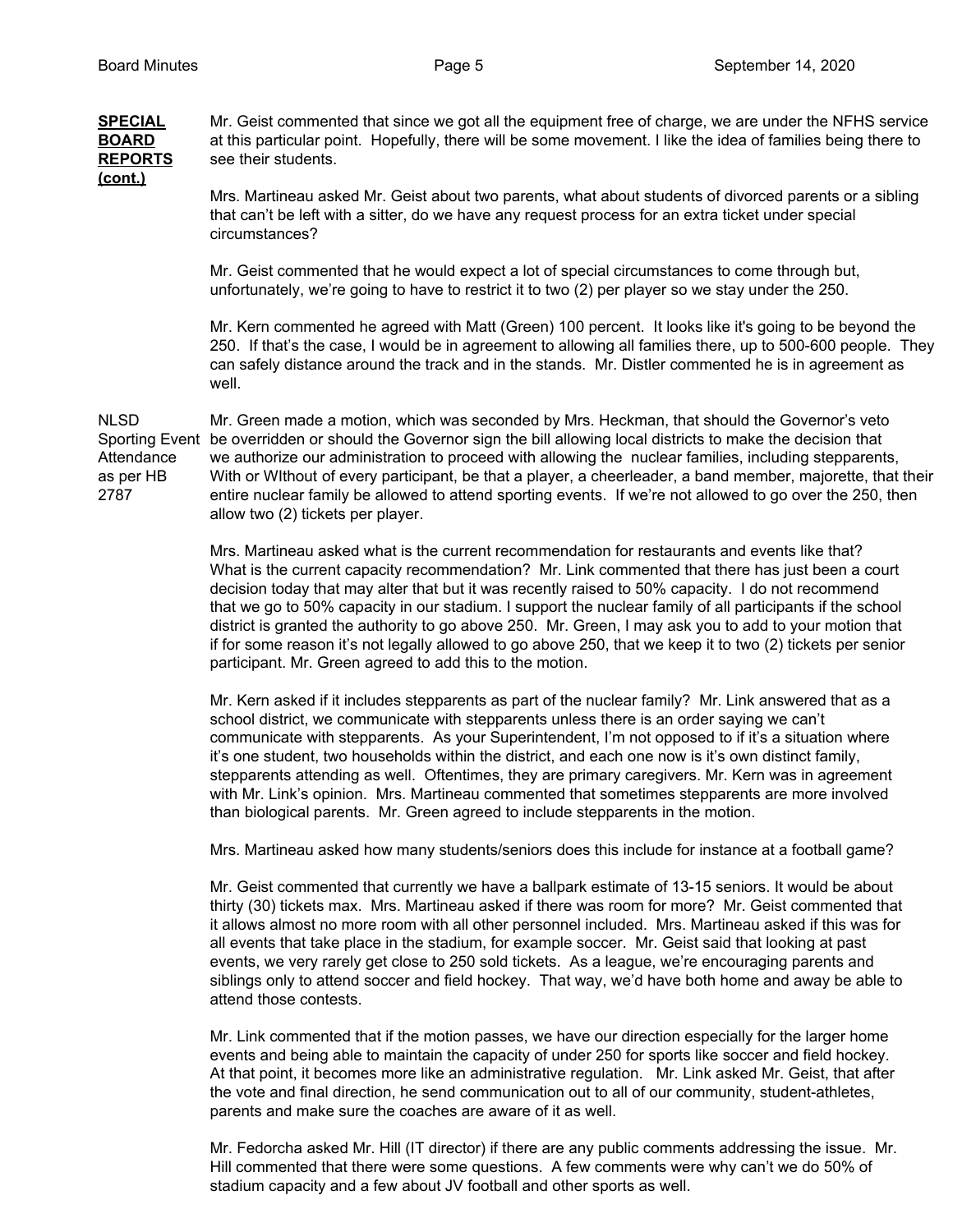| <b>SPECIAL</b><br><b>BOARD</b> | Mr. Fedorcha commented that we've addressed the 50% as being much too hard for use to handle<br>within our facility. Mr. Geist answered the JV question stating there are a couple different options                                                                                                                                                                                                     |  |
|--------------------------------|----------------------------------------------------------------------------------------------------------------------------------------------------------------------------------------------------------------------------------------------------------------------------------------------------------------------------------------------------------------------------------------------------------|--|
| <b>REPORTS</b><br>(cont.)      | that we don't need to restrict with Middle School and JV football. We do have as a league, an option<br>and what our plan is if we are getting close to the 250, we're looking at adding some built-in time<br>between the Middle School and JV game. It will allow the Middle School parents to vacate and then<br>allow JV parents to come in. That way we don't have a crossover and violate the 250. |  |
|                                | Roll call.                                                                                                                                                                                                                                                                                                                                                                                               |  |
|                                | Mr. Green, Mrs. Heckman, Mrs. Husack, Mr. Kern, Mrs. Kulp, Mrs. Martineau, Mr. Distler,<br>YEA:<br>and Mr. Fedorcha (8)                                                                                                                                                                                                                                                                                  |  |
|                                | NAY:<br>None $(0)$                                                                                                                                                                                                                                                                                                                                                                                       |  |
|                                | ABS:<br>Mr. Keegan (1)                                                                                                                                                                                                                                                                                                                                                                                   |  |
|                                | Motion carried.                                                                                                                                                                                                                                                                                                                                                                                          |  |
|                                |                                                                                                                                                                                                                                                                                                                                                                                                          |  |
|                                |                                                                                                                                                                                                                                                                                                                                                                                                          |  |

Executive Mr. Fedorcha reported that an executive session was held virtually prior to tonight's meeting to Session discuss personnel items.

PERSONNEL Mr. Hill commented that there are eleven (11) comments/questions about a personnel item. It is about personnel Item H, a co-curricular item. We have people who want to publicly discuss those items.

> Mr. Hill asked Mr. Link if it was about a specific candidate or employee. Mr. Hill answered that they were all about a specific item on the co-curricular. Mr. Link asked Attorney Strohl for guidance on commenting on a specific potential employee on the agenda at a public meeting. Attorney Strohl commented that it's not our policy to make any comments regarding employees because employee information is confidential and we wouldn't be able to discuss those types of issues. So, whether or not you allow the public to provide input that may be allowable but we wouldn't be able to answer any questions.

> Mr. Fedorcha made the decision without wanting to stifle anybody's comments or concerns but the fact that it's confidentiality and personnel, he did not want to put the district in jeopardy so we will not do that.

Mrs. Heckman asked if there is public comment would it be possible to go into executive session under personnel so that the board could see the public concern?

Mr. Fedorcha felt that we are treading on some very dangerous waters in that respect. He understands people's concerns and questions. He does think we're stepping on some dangerous territory and particularly if we decide to go into an executive session for this kind of thing, we might have a lot of other issues that come under the same jurisdiction and putting us in jeopardy with a lawsuit.

Mrs. Martineau asked, without seeing the comments, she would ask Mr. Fedorcha and Mr. Link if the public has a specific concern, do they have a proper way to express that to the administration or to the school board maybe through a letter or another aspect. Mr. Strohl, what would be acceptable?

Attorney Strohl commented that we need to make sure that we don't get lost in the fact that these types of meetings are allowing a lot more people to participate than we may have normally had in regular forums where they can just sit behind their computers and type things. But, we had a process in place in the past where these types of concerns would be submitted to the administration administration and investigated and handled in an appropriate manner and use the same kind of suggestion and format in this instance as well.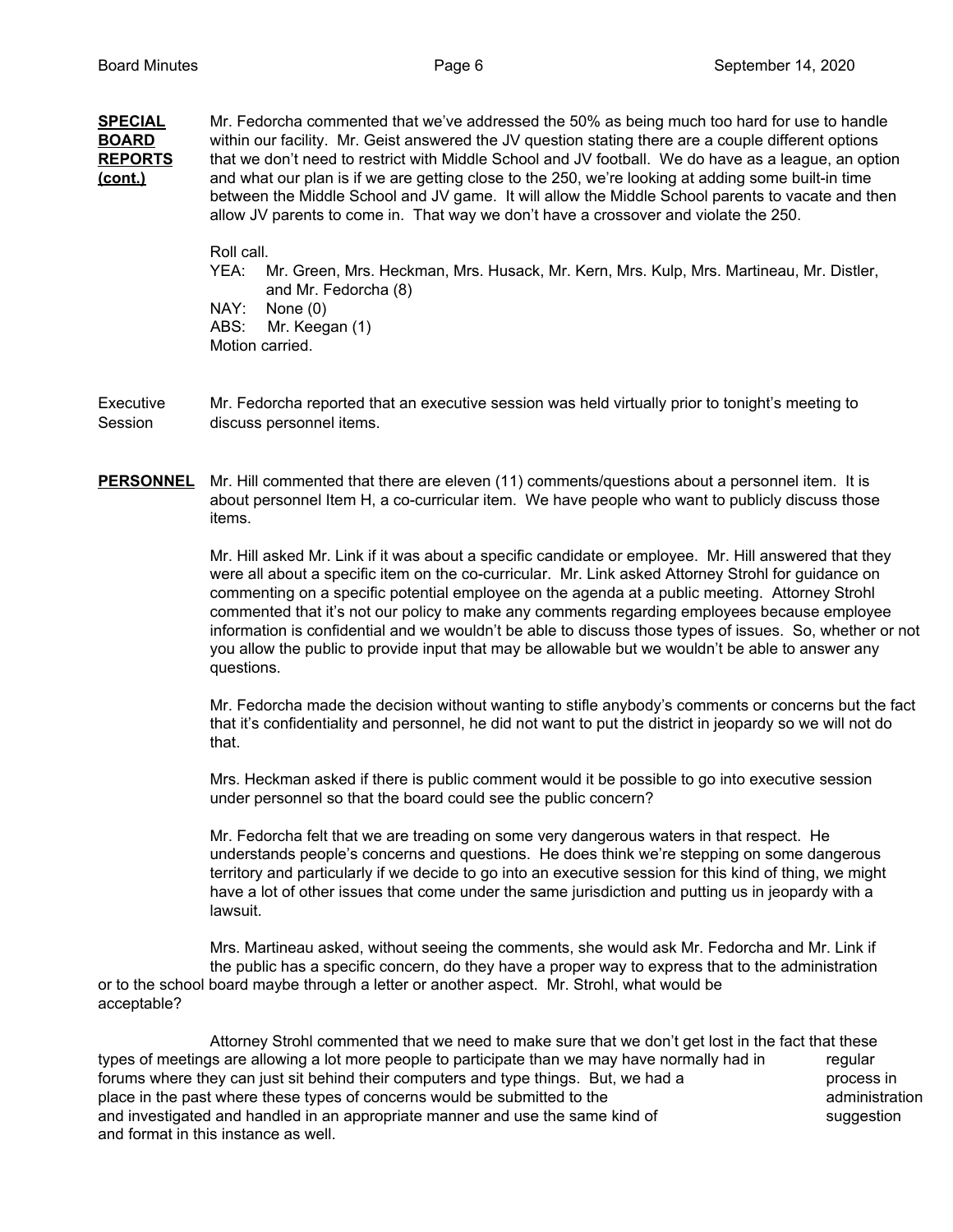#### **PERSONNEL** Mr. Green commented that he would defer to the solicitor but part of him thinks we do have a **(cont.)** responsibility to have comments regarding our employees at a public meeting. I hear a lot of things from a lot of boards where a lot of people get discussed at a public meeting and that's part of the process but again, I will defer to the solicitor, but I think we need to address this problem.

Mrs. Heckman commented that she didn't know what the public comments were at this time and she didn't want to publicly ridicule anyone or cause anyone undue burden, but to Mr. Green's point, now I don't feel comfortable voting on an item because there's something out there, information that the board hasn't addressed or hasn't seen yet.

Mr. Kern commented that he's been affiliated with two (2) school boards and at their public meetings there is absolutely a chance for the public to talk about possible hirees or concerns regarding somebody put on the agenda to be hired.

Mr. Fedorcha deferred to Attorney Strohl for a recommendation on the subject. Attorney Strohl commented that the more the board talks about it, we do have an obligation to hear the comments. He didn't think the board had an obligation to respond because again, any allegations that might be out there would have to be investigated and there is employee confidentiality. As unfortunate as it may be for something to be aired publicly, I know there are other instances where we've had public comment about our hirees at board meetings where we were looking to make an employment decision and people showed up whether it was in support or against and those comments were allowed to take place.

Mr. Fedorcha commented that he did not want to stifle anyone's comments and did not want to get ourselves into a position. Mr. Fedorcha asked for a motion and a second on personnel and then any discussion from the board and then ask Mr. Hill to read the comments as per Mr. Strohl's statement, we will not respond at that point. We are here to hear public comment and we'll go from that point.

Mrs. Kulp made a motion, which was seconded by Mr. Kern, that the Board of Education approves the following personnel items:

Mr. Fedorcha asked if the board had any questions on the personnel items. The board did not have any questions. Mr. Hill proceeded with public comment. There were approximately 12 comments on the YouTube chat about this item. They were all the same as that they wanted a public discussion on the theater director position and a few of the comments they were questioning the hire, being that they have knowledge that someone more qualified for the position was disregarded. Basically all were the same comment/question.

| Transfers<br>Instructional | Administrative Elizabeth Fleming<br>From:<br>To:<br>Salary:<br>Effective: | <b>High School Biology Teacher</b><br>Middle School 7th Grade Science Teacher<br>No change in salary<br>August 25, 2020 |
|----------------------------|---------------------------------------------------------------------------|-------------------------------------------------------------------------------------------------------------------------|
|                            | Amanda Bashore                                                            |                                                                                                                         |
|                            | From:                                                                     | Peters Elementary Special Education Teacher                                                                             |
|                            | To:                                                                       | <b>Elementary Intervention Coordinator</b>                                                                              |
|                            | Salary:                                                                   | No change in salary                                                                                                     |
|                            | Effective:                                                                | On or about October 2, 2020                                                                                             |
| Administrative             | Tina Erkinger                                                             |                                                                                                                         |
| <b>Transfers</b><br>Non-   | From:                                                                     | Administrative Assistant to the Director of Support<br>Services                                                         |
| Instructional              | To:                                                                       | Administrative Assistant to the Assistant Superintendent                                                                |
|                            | Salary:                                                                   | No change in salary                                                                                                     |
|                            | Effective:                                                                | On or about September 30, 2020                                                                                          |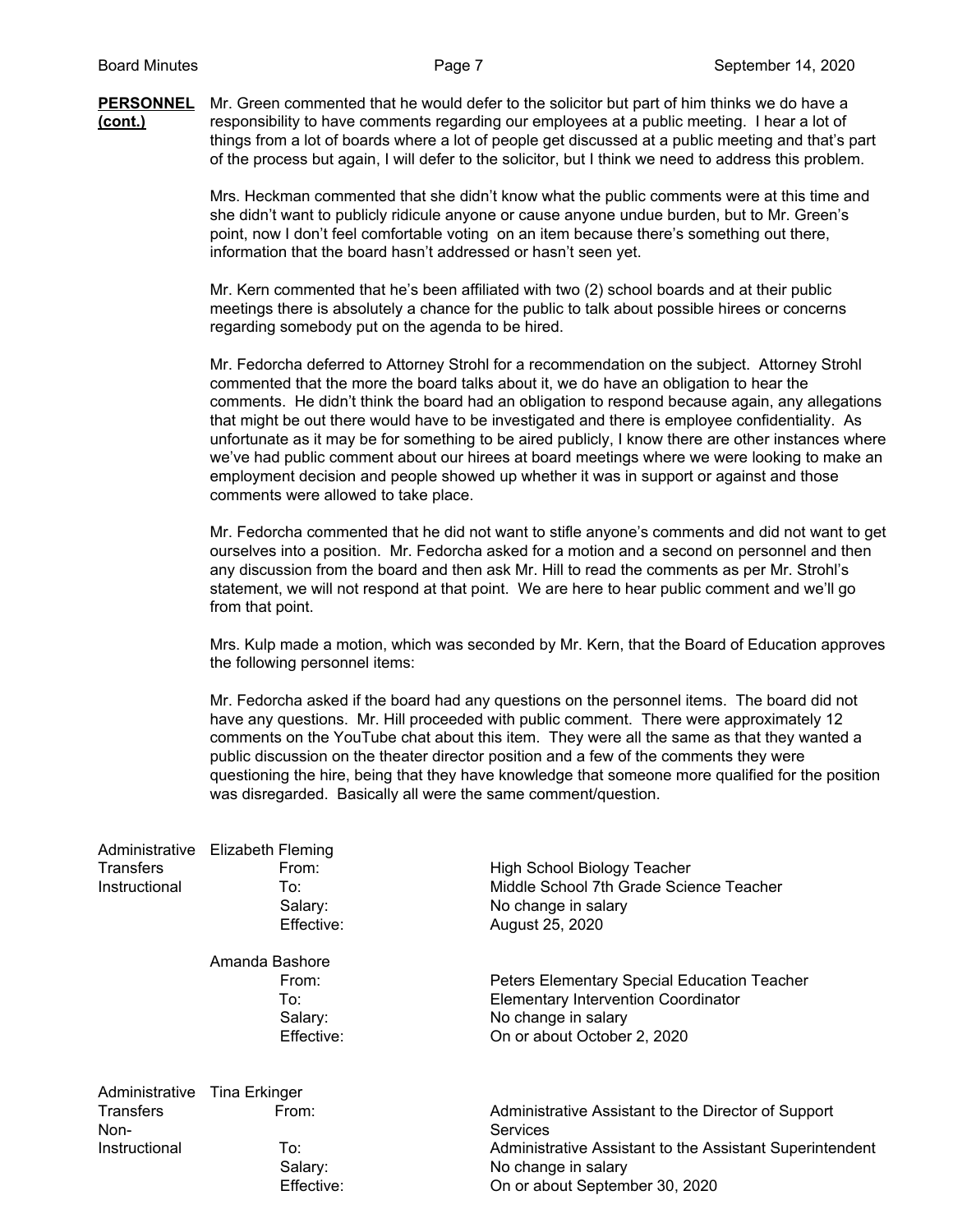| <b>PERSONNEL</b><br><u>(cont.)</u><br>Resignation<br>J. Niebell | Accept the resignation of Julie Niebell from her position as part-time cook's helper at Peters<br>Elementary School, effective August 13, 2020.                                                                                                                                                   |                                                                                                                                                                                                                                     |
|-----------------------------------------------------------------|---------------------------------------------------------------------------------------------------------------------------------------------------------------------------------------------------------------------------------------------------------------------------------------------------|-------------------------------------------------------------------------------------------------------------------------------------------------------------------------------------------------------------------------------------|
| S. Clouse                                                       | School, effective August 20, 2020.                                                                                                                                                                                                                                                                | Accept the resignation of Sabrina Clouse from her position as part-time cook's helper at the Middle                                                                                                                                 |
| S. Suda                                                         | 20, 2020.                                                                                                                                                                                                                                                                                         | Accept the resignation of Sally Suda from her position as substitute teacher caller, effective August                                                                                                                               |
| K. Hugo                                                         | Accept the resignation of Katelyn Hugo from her position as district wide permanent<br>substitute teacher, effective August 17, 2020.                                                                                                                                                             |                                                                                                                                                                                                                                     |
| K. Garrison                                                     | Accept the resignation of Kristin Garrison from her position as cafeteria aide at Peters<br>Elementary School, effective August 18, 2020.                                                                                                                                                         |                                                                                                                                                                                                                                     |
| Retirement<br>J. Farber                                         | With regret, accept the retirement resignation of Jamie Farber from her position as<br>Administrative Assistant to the Director of Special Education, effective the end of the<br>business day, September 15, 2020. Mrs. Farber will be retiring from the district after<br>six years of service. |                                                                                                                                                                                                                                     |
| Retirement<br>A. Thomson                                        | With regret, accept the retirement resignation of Andrea Thomson from her position as<br>Slatington Elementary Paraprofessional, effective September 30, 2020. Mrs. Thomson<br>will be retiring from the district after 19 years of service.                                                      |                                                                                                                                                                                                                                     |
| L. Hoever                                                       | Accept the resignation of Lisa Hoever from her position as Permanent Substitute Teacher,<br>effective the end of the business day, September 16, 2020.                                                                                                                                            |                                                                                                                                                                                                                                     |
| T. Marques                                                      | Accept the resignation of Tara Marques from her position as Permanent Substitute Teacher,<br>effective September 25, 2020.                                                                                                                                                                        |                                                                                                                                                                                                                                     |
| Appointment<br>Instructional                                    | Gabrielle Werkheiser<br>Assignment:<br>Salary:<br>Effective:                                                                                                                                                                                                                                      | <b>Temporary Professional Employee</b><br>Senior High School Secondary Science Teacher<br>\$59,175 (prorated) (Step 1 Masters on the<br>2020-2021 CBA Salary Schedule)<br>August 31, 2020                                           |
|                                                                 | Katelyn Hugo<br>Assignment:<br>Salary:<br>Effective:                                                                                                                                                                                                                                              | Long Term Substitute<br>Peters Elementary Kindergarten Teacher<br>Substitute Teacher Rate \$120 Days 1-30; Day 31<br>and beyond: \$50,750 (prorated) (Step 1 Bachelor's<br>on the 2020-2021 CBA Salary Schedule)<br>August 25, 2020 |
|                                                                 | <b>Termination Date:</b>                                                                                                                                                                                                                                                                          | Upon return of full time teacher                                                                                                                                                                                                    |
|                                                                 | <b>Kimberly Bayer</b><br>Assignment:<br>Salary:<br>Effective:                                                                                                                                                                                                                                     | Long Term Substitute<br>Senior High School Mathematics Teacher<br>Substitute Teacher rate Days 1-30; Day 31 and beyond<br>\$50,750 (prorated) (Step 1 Bachelor's on the<br>2020-2021 CBA Salary Schedule)                           |
|                                                                 | <b>Termination Date:</b>                                                                                                                                                                                                                                                                          | August 25, 2020<br>Upon return of full time teacher                                                                                                                                                                                 |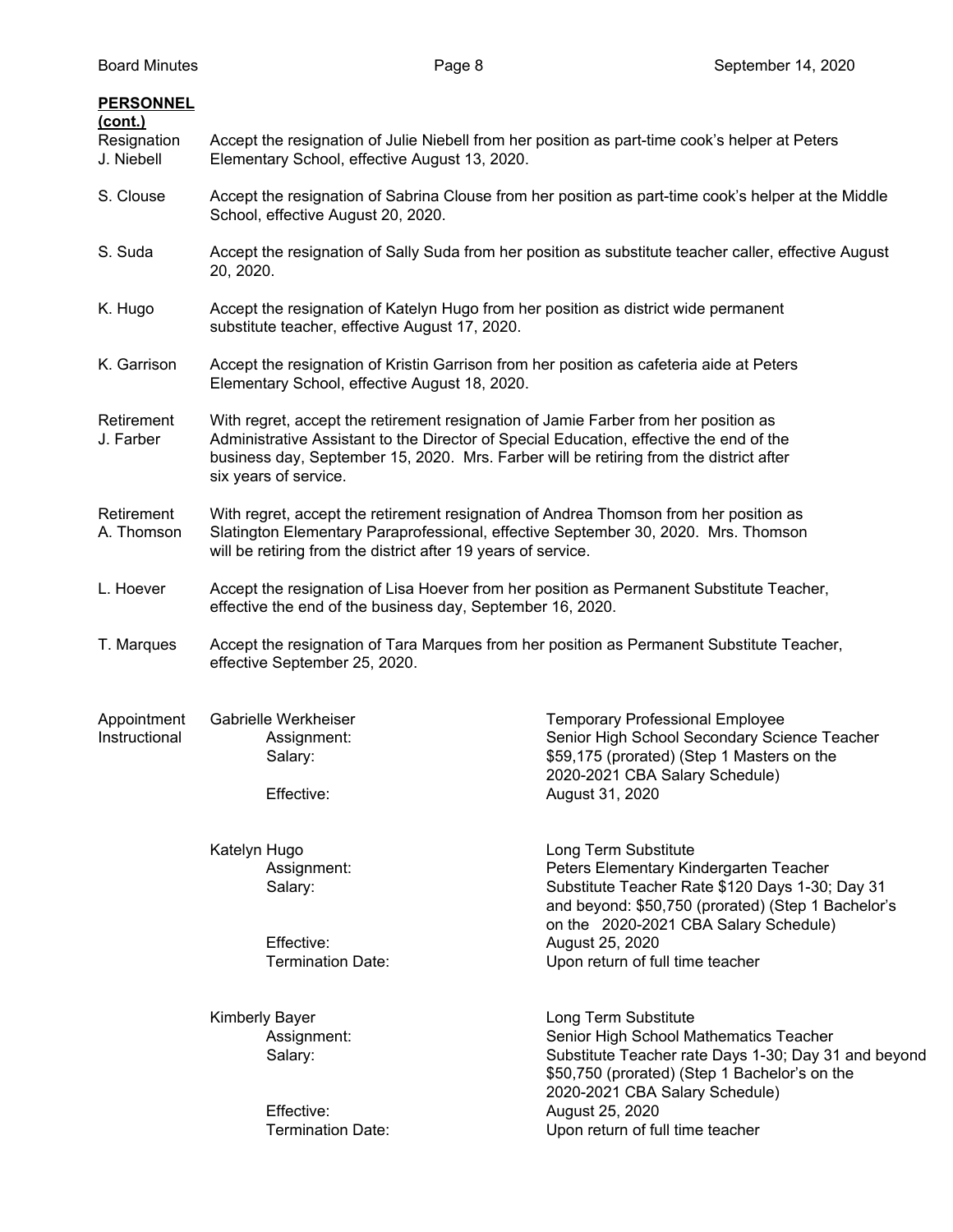### **PERSONNEL**

# **(cont.)** Appointment Melissa Wagner\*

**Instructional** Superintendent Superintendent

Non- **Assignment:** Confidential Administrative Assistant to the Salary: \$50,000.00 (prorated) Effective: On or about September 15, 2020

**\*60 Working Day Probationary Period \*Pending Verification of Missing Personnel File Items**

- Shelly Pender Assignment: Substitute Teacher Caller Salary: \$8,500.00 Effective: August 25, 2020 **\*60 Working Day Probationary Period**
- Family Medical Approve the request of employee #1650 to take a twelve week family medical leave of absence Leaves beginning on August 25, 2020, for his own medical reasons. Employee is requesting to use accumulated sick days. Employee plans to return to his teaching position upon release from his physician.

Approve the request of employee #2780 to take a medical leave of absence beginning on August 25, 2020, for his own medical reasons. Employee is requesting to use accumulated sick days. Employee plans to return to his teaching position at the beginning of the 2021-2022 school year.

Approve the request of employee #21 to take an intermittent family medical leave of absence to care for a family member.

Salary **Acknowledge the following teacher who has completed the requirements per the Collective** Adjustments Bargaining Agreement that would entitle them to a salary increase for the 2020-2021 school year:

> Tayler Urban From: Step 5B To: Step 5B+24

|               |                    | *Pending Verification of Missing Personnel File Items |            |
|---------------|--------------------|-------------------------------------------------------|------------|
|               | Marijo Whalen*     | Assistant Girls' Basketball Coach                     | \$2,568.00 |
|               | Patrick Wanamaker* | Head Boys' Basketball Coach                           | \$7,901.00 |
|               | Damon Rex          | MS Spring Intramural Net Sports                       | \$924.00   |
|               | Damon Rex          | MS Fall Intramural Net Sports                         | \$924.00   |
|               | Zachary Merkle     | Assistant Football Coach - Shared Stipend             | \$2,568.00 |
|               | Cassandra Keiser   | MS Field Hockey Coach                                 | \$3,016.00 |
|               | Brad Jones*        | MS Girls' Basketball Coach                            | \$5,034.00 |
| 2020-2021     | Chris Hamm         | <b>Spring Musical</b>                                 | \$3,172.00 |
| Appointment   | Chris Hamm         | <b>Fall Play Director</b>                             | \$1,684.00 |
| Co-Curricular | Chris Hamm         | <b>Elementary Chorus Advisor</b>                      | \$677.00   |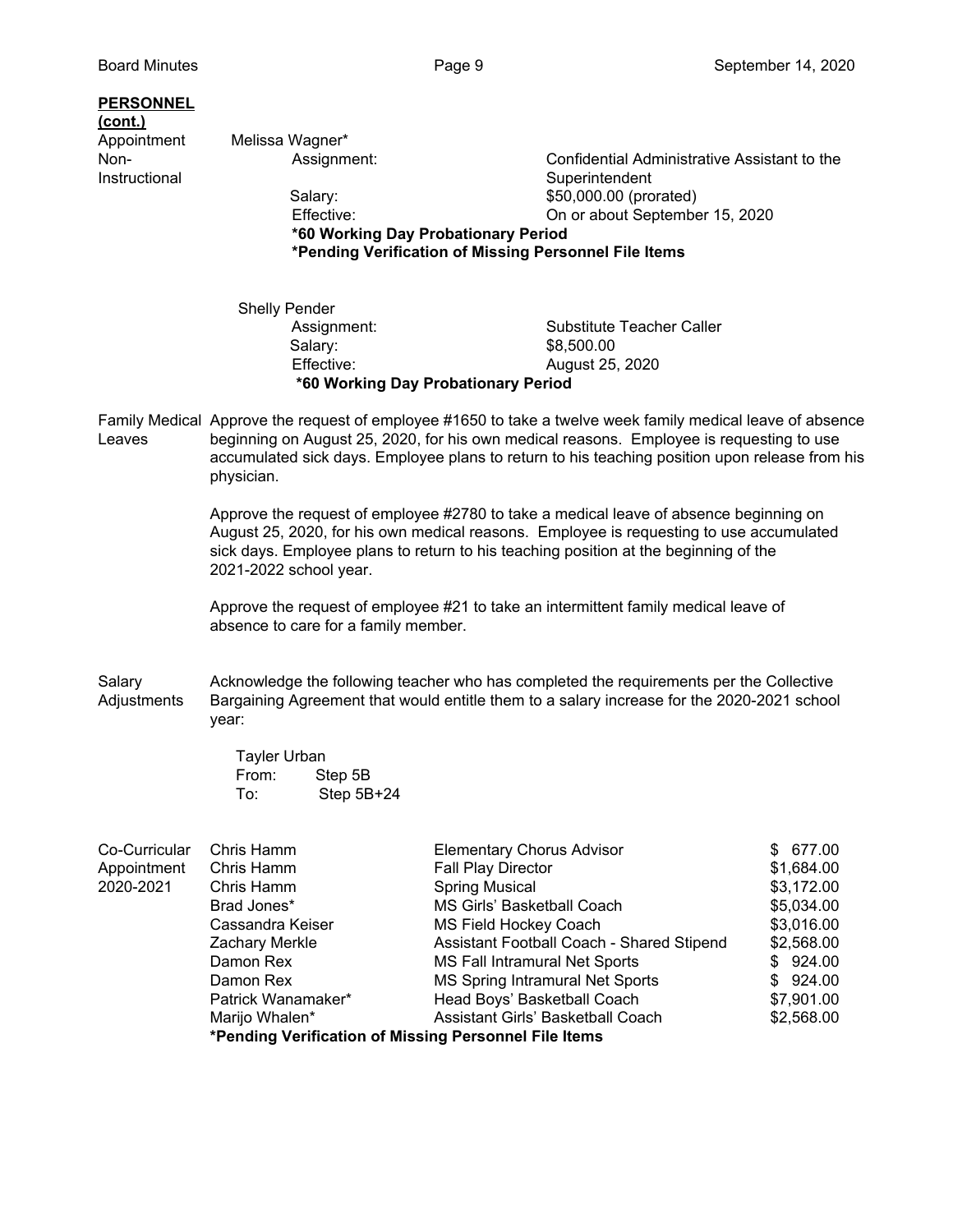| <b>PERSONNEL</b> |                            |                                             |              |
|------------------|----------------------------|---------------------------------------------|--------------|
| <u>(cont.)</u>   |                            |                                             |              |
| Co-Curricular    | <b>Christopher Bennett</b> | Assistant Baseball Coach (JV)               | \$3,335.00   |
| Appointment      | <b>Katherine Farber</b>    | Head Softball Coach                         | \$5,266.00   |
| Renew            | Megan Filchner             | Cheerleader Advisor                         | \$3,492.00   |
| 2020-2021        | Mary Frank                 | MS Yearbook Advisor                         | \$924.00     |
|                  | Scott Gerould              | <b>Assistant Track Coach</b>                | \$3,335.00   |
|                  | Rajeev Gupta               | Assistant Track Coach - Shared Stipend      | \$1,667.50   |
|                  | Chris Hamm                 | Middle School Chorus Advisor                | \$792.00     |
|                  | Chris Hamm                 | Senior High School Chorus Advisor           | \$1,980.00   |
|                  | Todd Herzog                | Sr. High Spring Intramurals - Weightlifting | \$924.00     |
|                  | Stephen Hluschak           | Sr. High Winter Intramurals - Weightlifting | 924.00<br>\$ |
|                  | Nick Hosford               | <b>Assistant Wrestling Coach</b>            | \$5,136.00   |
|                  | Ryan Kern                  | Assistant Wrestling Coach (JH)              | \$5,136.00   |
|                  | Gregory King               | <b>Head Baseball Coach</b>                  | \$5,266.00   |
|                  | Michael Lehtonen           | Head Track Coach                            | \$5,266.00   |
|                  | Michael Lehtonen           | Sr. High Winter Intramurals - Winter Track  | \$924.00     |
|                  | Derek Long                 | <b>Assistant Track Coach</b>                | \$3,335.00   |
|                  | Zachary Merkle             | Assistant Baseball Coach                    | \$3,335.00   |
|                  | David Oertner              | Assistant Track Coach                       | \$3,335.00   |
|                  | Drake Pristash             | Assistant Track Coach - Shared Stipend      | \$1,667.50   |

Jason Reinhard **Assistant Softball Coach (JV)** \$3,335.00 Kenneth Shankweiler **Head Girls' Basketball Coach** \$7,901.00 Scott Snyder **Head Wrestling Coach** \$7,901.00 Joseph Tout **Sr. High Spring Intramurals - Weightlifting** \$ 924.00 Joseph Tout **Sr. High Winter Intramurals - Weightlifting** \$ 924.00

Webpage Approve a stipend in the amount of \$500.00 for Mr. Andrew Kern for High School Maintenance website maintenance and working with students during the 2020-2021 school year. A. Kern Mr. Kern has constant contact with teachers, secretaries, and administrators in an effort to update the website on a daily basis with the latest information, handouts, and scheduled events. Stipend to be funded by the General Fund High School Student Activities Fund.

- A. Kern Approve a stipend in the amount of \$1,000.00 for Mr. Andrew Kern for maintenance and updates of the district website during the 2020-2021 school year. Stipend to be funded by the superintendent's budget.
- A. Kern Approve a stipend in the amount of \$500.00 for Mr. Andrew Kern for Middle School website maintenance and working with students during the 2020-2021 school year. Mr. Kern has constant contact with teachers, secretaries, and administrators in an effort to update the website on a daily basis with the latest information, handouts, and scheduled events. Stipend to be funded by the General Fund Middle School Student Activities Fund.
- J. Bashore Approve a stipend in the amount of \$500.00 for Ms. Janet Bashore for maintenance and updates of the Peters Elementary website during the 2020-2021 school year. Stipend to be funded by Peters Elementary principal's discretionary account.
- K. Dibilio Approve a stipend in the amount of \$500.00 for Ms. Kori Dibilio for maintenance and updates of the Slatington Elementary website during the 2020-2021 school year. Stipend to be funded by Slatington Elementary principal's discretionary account.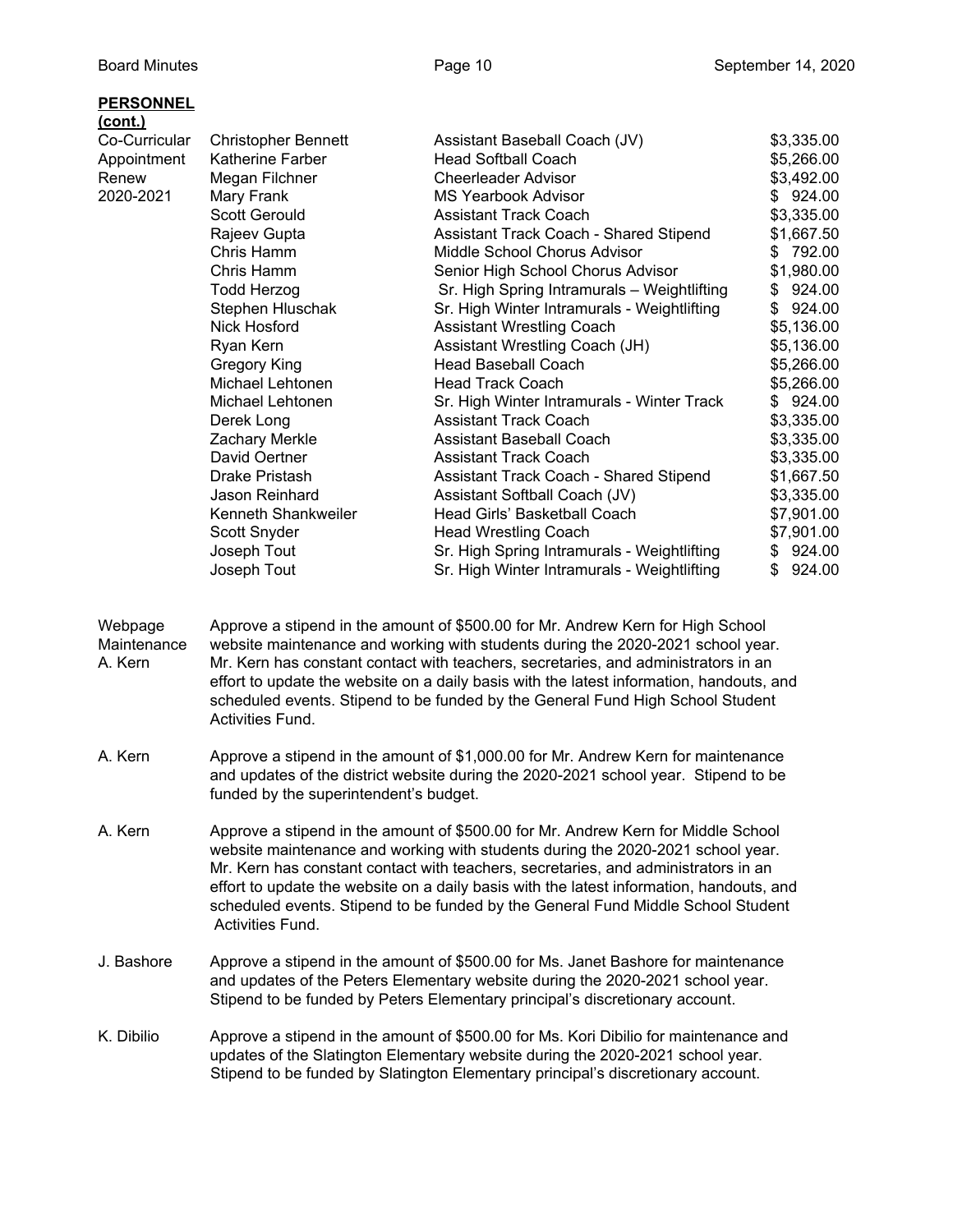#### **PERSONNEL**

#### **(cont.)**

Game Motion to renew the appointment of the following list of people as Game Workers for the Workers 2020-2021 school year. Game workers consist of ticket sellers and takers, game announcers, 2020-2021 scoreboard operators, timers, field judges and scorekeepers. Rate of pay is consistent with the rates approved on the 2020-2021 Supplemental Personnel Salary Schedule:

> Becky Adams Amanda Bariana **Patricia Jones** Chris Bennett **Andrew Kern** Cody Bowman Greg King Jennifer Butz **Michael Lehtonen** Elizabeth Case Derek Long Allison Chruscial **Allison** Chruscial Vonda Lorson Theresa Cinicola **Zachary Merkle** Matthew Davis **Kayla Micklos** Kayla Micklos Gregory Dieter **Kathy Nowlin** Julie Everett **David Oertner** Jamie Farber Shelly Pender Shawn Frame **Robyn Pristash** Jessica Frew The Communication of the Kathleen Reese Scott Gerould **Dennis Rehrig** Shawn Green Nancy Rehrig Harold Greene **Derrick Reinert** John Guelcher Jason Reinhard Michael Hammond **Nicholas Sander** Elizabeth Hannon **Shelley Smith** Brent Herzog Scott Snyder Todd Herzog Tamara Stubits Kevin Hoffman Shawn Wanamaker Dylan Hoffman James Yadush

Substitutes Motion to renew the appointment of the following substitute teachers for the 2020-2021 Instructional school year at the 2020-2021 substitute teacher rates as approved on the Supplemental Personnel Salary Schedule:

> Thomas Battista - Health & Physical Education Kimberly Bayer - Elementary 4-6; Math 7-8 Mariel Cordero-Ledesma - Spanish James Fisher - Social Studies Katelyn Hugo - Pre-K - 4 Jessica Jackovitz - PK-6 Shannon Jones - Elementary Morgan Klotz - Elementary & Special Education Samantha Lilly - Elementary & Special Education Patricia Passick - Art K-12 Candace Steffie - Elementary Nadine Tomkins\* - PK-4 **\*Pending Verification of Missing Personnel File Items**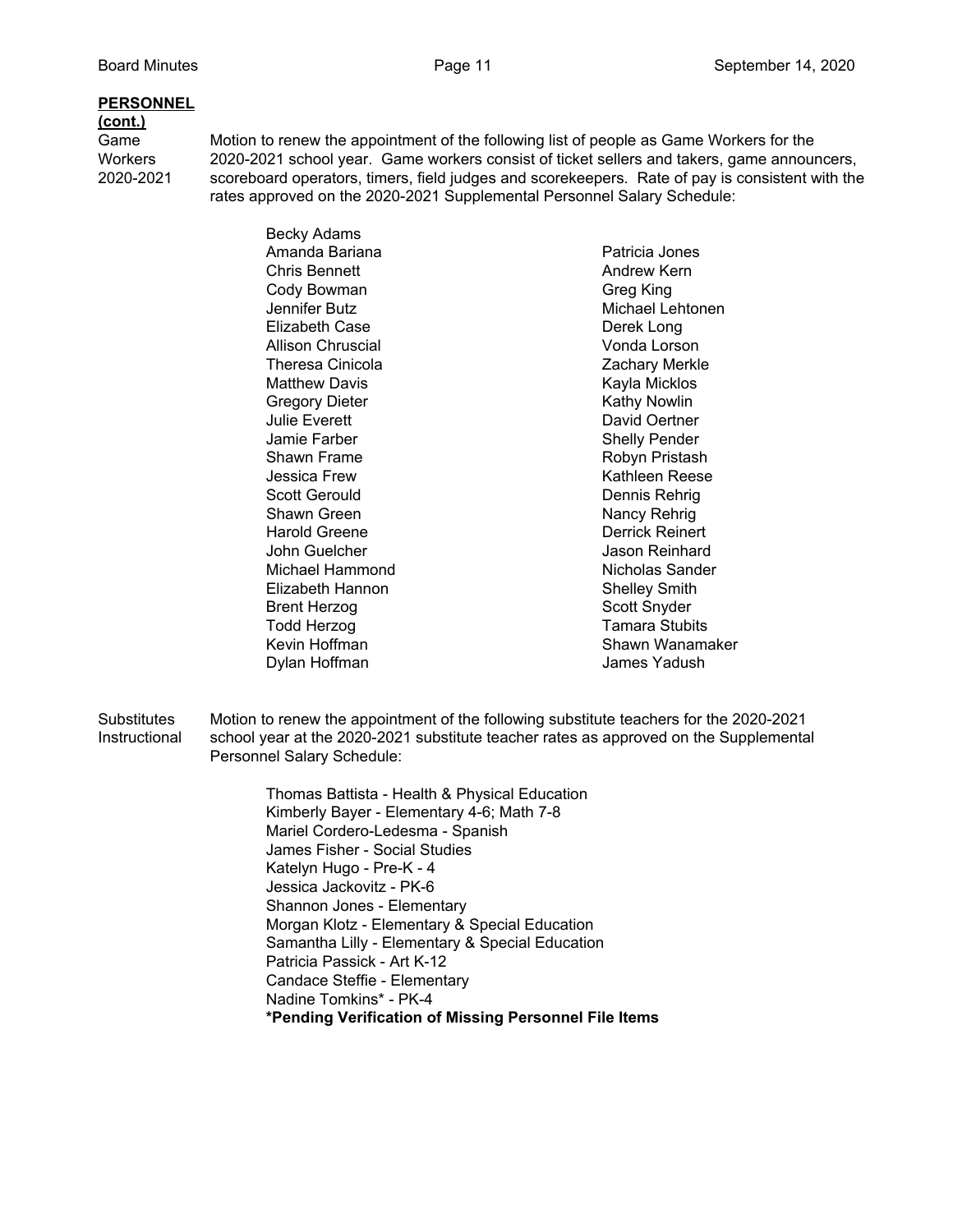### Board Minutes Page 12 September 14, 2020 **PERSONNEL (cont.)** Substitutes Motion to renew the appointment of the following individuals as substitute secretary Non- and/or substitute paraprofessionals for the 2020-2021 school year at the 2020-2021 Instructional substitute rate as approved on the Supplemental Personnel Salary Schedule: Jessica Jackovitz Joan Jones Stephanie Richards Amanda Trelease Dawn Tulio Janice Wasilkowski Substitute Motion to renew the appointment of the following individuals as substitute cafeteria Cafeteria worker for the 2020-2021 school year at the 2020-2021 substitute rate as approved Workers on the Supplemental Personnel Salary Schedule: Stephanie Richards Amanda Trelease Janice Wasilkowski Substitute Motion to renew the appointment of the following individuals as substitute custodian Custodian workers for the 2020-2021 school year at the 2020-2021 substitute rate as approved Workers on the Supplemental Personnel Salary Schedule: Steven Andrews Francis Cross Sara Duncan Eric Schaner Substitute Motion to renew the appointment of the following individual as substitute cafeteria/hall monitor Cafeteria/Hall worker for the 2020-2021 school year at the 2020-2021 substitute rate as approved Monitors on the Supplemental Personnel Salary Schedule: Joan Jones Motion to renew the appointment of the following individual as substitute nurse for the 2020-2021 school year at the 2020-2021 substitute rate as approved on the Supplemental Personnel Salary Schedule: Marilyn Keenly Co-Curricular Andrew Arnold **Assistant Wrestling Coach** Volunteers Anna Leigh Conway Assistant Girls' Basketball Coach

| /olunteers | Anna Leigh        |
|------------|-------------------|
| 020-2021   | Matthew Eg        |
|            | <b>Chad Groov</b> |
|            | Joshua Han        |
|            | Frank Heffe       |
|            | Shannon Jo        |
|            |                   |

2020-2021 Matthew Egan Assistant Boys' Basketball Coach er Assistant Wrestling Coach hm Assistant Baseball Coach Frank Heffernan Assistant Wrestling Coach nes **Assistant Girls' Basketball Coach** Shannon Jones **Assistant Softball Coach** Christine Quattrocchi Assistant Cheerleading Coach Shauna Rausch **Assistant Cheerleading Coach** Timothy Whalen **Assistant Wrestling Coach**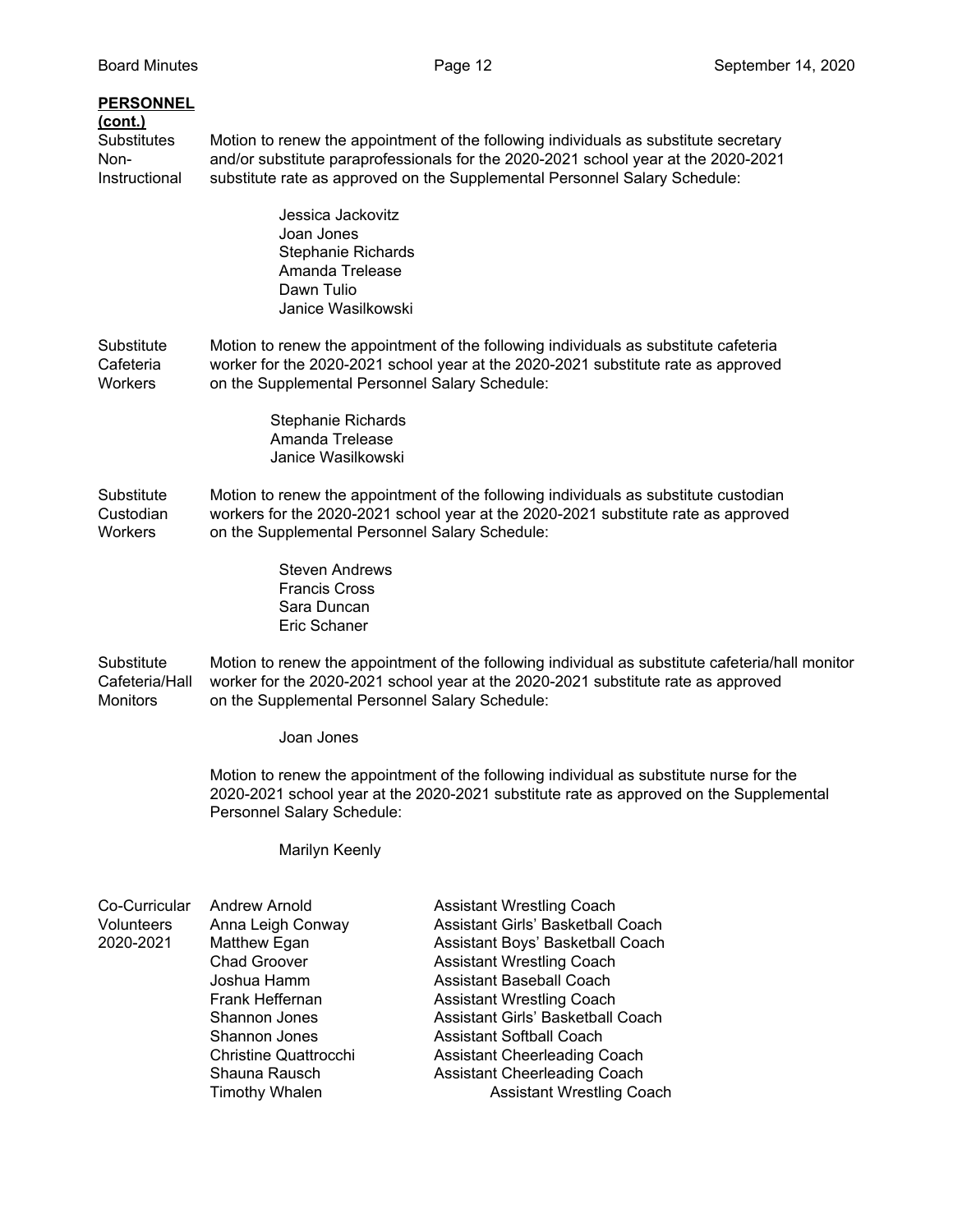| <b>PERSONNEL</b><br>(cont.)                                         |                                                                                                                                                                                                                                                                         |  |  |
|---------------------------------------------------------------------|-------------------------------------------------------------------------------------------------------------------------------------------------------------------------------------------------------------------------------------------------------------------------|--|--|
|                                                                     | Roll call.<br>YEA:<br>Mrs. Heckman, Mrs. Husack, Mr. Kern, Mrs. Kulp, Mrs. Martineau, Mr. Distler, Mr. Green,<br>and Mr. Fedorcha (8)                                                                                                                                   |  |  |
|                                                                     | NAY:<br>None $(0)$<br>ABS:<br>Mr. Keegan (1)<br>ABSTENTION: Mrs. Heckman abstained on Item D. 3. Mr. Fedorcha abstained on Item J. 5.<br>Motion carried.                                                                                                                |  |  |
| <b>POLICY</b>                                                       | Mrs. Martineau made a motion, which was seconded by Mr. Distler, that the Board of Education<br>approves the following policy items:                                                                                                                                    |  |  |
| <b>Board Policy</b><br>First<br>Reading                             | Approve school board policy #308 - Employees - Employment Contract/Board Resolution,<br>as presented after first reading.                                                                                                                                               |  |  |
|                                                                     | Approve school board policy #146.1 - Programs - Trauma Informed Approach, as presented after first<br>reading.                                                                                                                                                          |  |  |
|                                                                     | Roll call.<br>YEA:<br>Mrs. Husack, Mr. Kern, Mrs. Kulp, Mrs. Martineau, Mr. Distler, Mr. Green, Mrs. Heckman,<br>and Mr. Fedorcha (8)<br>NAY:<br>None $(0)$<br>ABS:<br>Mr. Keegan (1)<br>Motion carried.                                                                |  |  |
| <b>CURRIC-</b><br><b>ULUM AND</b><br><b>INSTRUC-</b><br><b>TION</b> | Mr. Green made a motion, which was seconded by Mr. Kern, that the Board of Education<br>approves the following curriculum and instruction items:                                                                                                                        |  |  |
| Induction<br>Program                                                | Approve the following teachers as helping teachers in the Northern Lehigh School<br>District Induction Program for the 2020-2021 school year:                                                                                                                           |  |  |
|                                                                     | <b>Helping Teacher</b><br>Stipend<br>Inductee                                                                                                                                                                                                                           |  |  |
|                                                                     | \$800.00<br><b>Theresa Cinicola</b><br>Gabrielle Werkheiser<br>Roll call.<br>YEA:<br>Mr. Kern, Mrs. Kulp, Mrs. Martineau, Mr. Distler, Mr. Green, Mrs. Heckman, Mrs. Husack, and<br>Mr. Fedorcha (8)<br>NAY:<br>None $(0)$<br>ABS:<br>Mr. Keegan (1)<br>Motion carried. |  |  |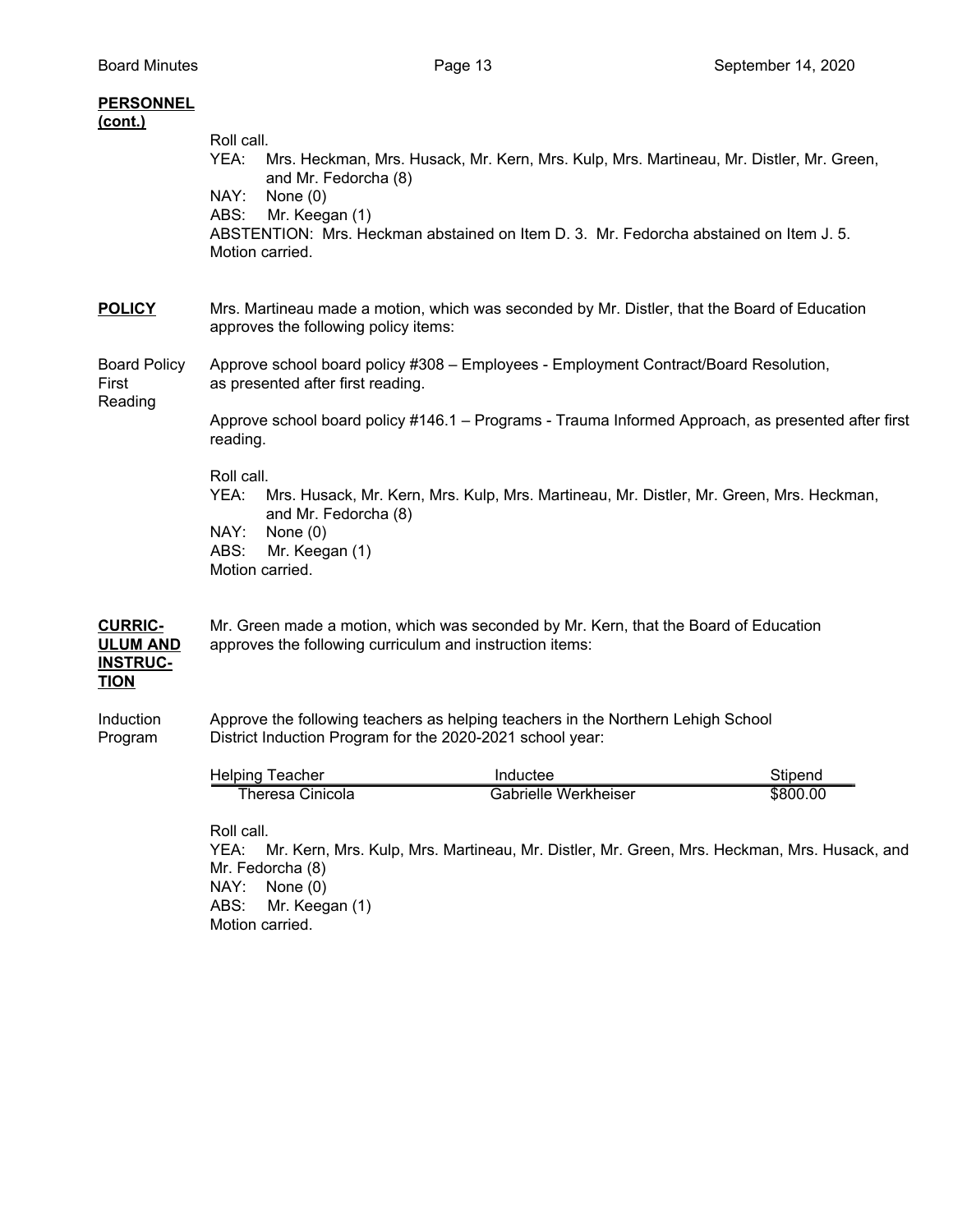| <b>NEW</b><br><b>BUSINESS</b>        | Mrs. Martineau made a motion, which was seconded by Mr. Kern, that the Board of<br>Education approves the following new business item:                                               |  |
|--------------------------------------|--------------------------------------------------------------------------------------------------------------------------------------------------------------------------------------|--|
| Summary<br>Offense<br><b>Notices</b> | Approve to designate and authorize the following to sign summary offense notices for district<br>students for the 2020-2021 school year, after consultation with the superintendent: |  |
|                                      | Mr. Frank Gnas – School Police Officer                                                                                                                                               |  |
|                                      | Mr. James Schnyderite - Peters Elementary School Principal                                                                                                                           |  |
|                                      | Mr. Scott Pyne - Slatington Elementary School Principal                                                                                                                              |  |
|                                      | Mrs. Jill Chamberlain - Middle School Principal                                                                                                                                      |  |
|                                      | Mr. Robert Vlasaty - High School Principal                                                                                                                                           |  |
|                                      | Mr. David Hauser - Secondary Assistant Principal                                                                                                                                     |  |
|                                      | Roll call.                                                                                                                                                                           |  |
|                                      | Mr. Kern, Mrs. Kulp, Mrs. Martineau, Mr. Distler, Mr. Green, Mrs. Heckman, Mrs. Husack,<br>YEA: I<br>and Mr. Fedorcha (8)                                                            |  |
|                                      | NAY:<br>None $(0)$                                                                                                                                                                   |  |
|                                      | ABS:<br>Mr. Keegan (1)                                                                                                                                                               |  |
|                                      | Motion carried.                                                                                                                                                                      |  |

**NEW** Mr. Kern made a motion, which was seconded by Mr. Distler, that the Board of Education **BUSINESS** approves the following new business item:

Election of Election of PSBA Officers

PSBA

Officers **RECOMMEND** …. That the Board of Education elects the following candidates as officers for the Pennsylvania School Boards Association, effective January 1, 2021 through December 31, 2021.

President-elect: David Hein

Vice President: Sabrina Backer

Treasurer: Michael Gossert

Insurance Trust Trustee (3 year term): Michael Faccinetto; Marianne Neel

Forum Steering Committee (2 year term): Stephen Skrocki, Tracy Long

#### Roll call.

YEA: Mrs. Kulp, Mrs. Martineau, Mr. Distler, Mr. Green, Mrs. Heckman, Mrs. Husack, Mr. Kern and Mr. Fedorcha (8)

NAY: None (0)

ABS: Mr. Keegan (1)

Motion carried.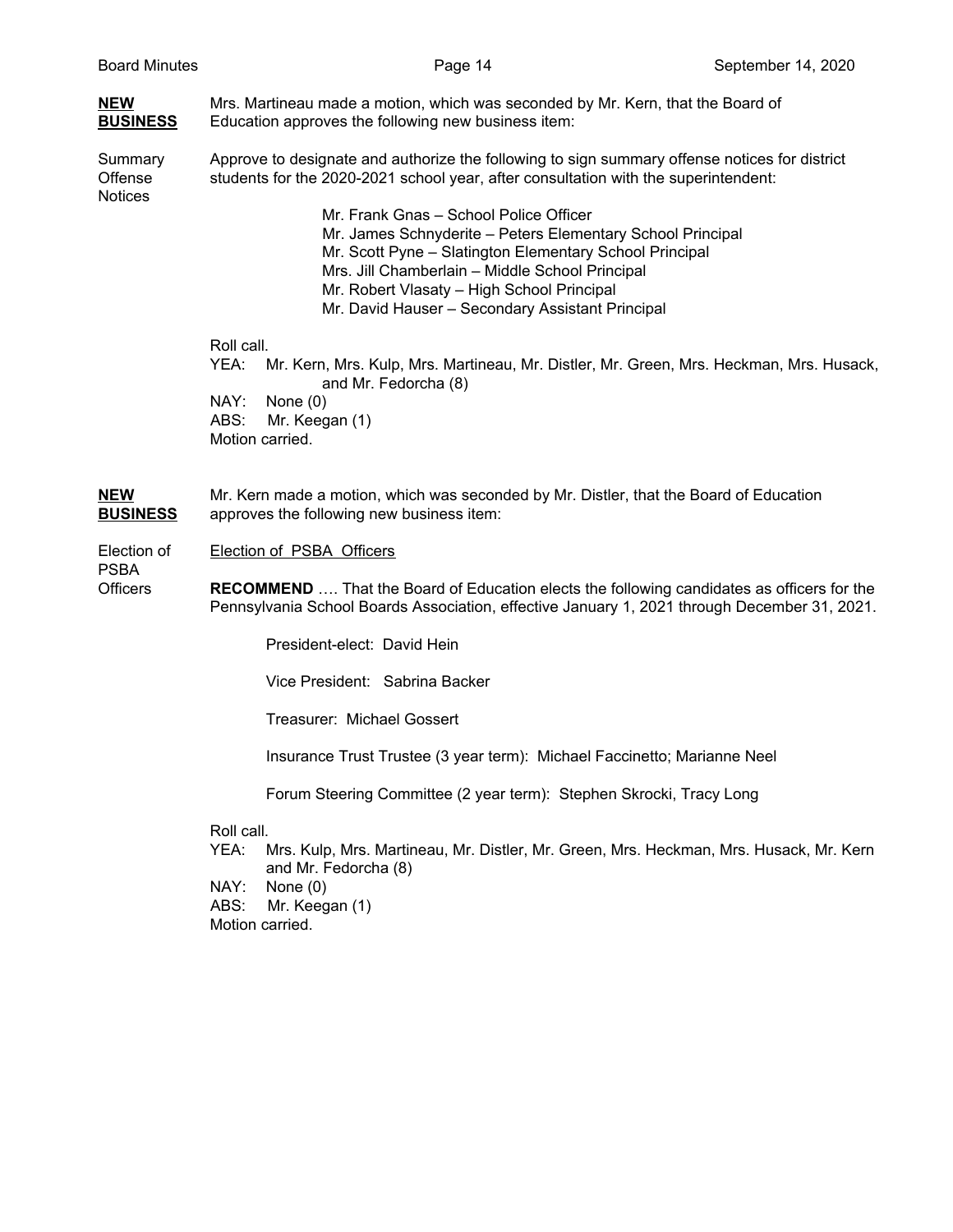| <b>Board Minutes</b>                    | Page 15                                                                                                                                                                                                                                                                                                                                                                                                                                                                | September 14, 2020 |  |
|-----------------------------------------|------------------------------------------------------------------------------------------------------------------------------------------------------------------------------------------------------------------------------------------------------------------------------------------------------------------------------------------------------------------------------------------------------------------------------------------------------------------------|--------------------|--|
| <b>NEW</b><br><b>BUSINESS</b>           | Mr. Green made a motion, which was seconded by Mr. Distler, that the Board of<br>Education approves the following new business item:                                                                                                                                                                                                                                                                                                                                   |                    |  |
| <b>LPN</b><br>Agreement                 | <b>Licensed Practical Nurse Agreement</b>                                                                                                                                                                                                                                                                                                                                                                                                                              |                    |  |
|                                         | Approve a four year Memorandum of Understanding Agreement with the Licensed Practical<br>Nurses, effective July 1, 2020.                                                                                                                                                                                                                                                                                                                                               |                    |  |
| Para-<br>professional                   | Paraprofessionals Agreement                                                                                                                                                                                                                                                                                                                                                                                                                                            |                    |  |
| Agreement                               | Approve a four year Memorandum of Understanding Agreement with the Paraprofessionals,<br>effective July 1, 2020.                                                                                                                                                                                                                                                                                                                                                       |                    |  |
| Confidential<br>Admin. Asst.            | <b>Confidential Administrative Assistant to the Superintendent</b>                                                                                                                                                                                                                                                                                                                                                                                                     |                    |  |
| to Supt.<br>Agreement                   | Approve the new Salary and Benefit Agreement between the Northern Lehigh School District<br>and the Confidential Administrative Assistant to the Superintendent.                                                                                                                                                                                                                                                                                                       |                    |  |
|                                         | Roll call.<br>Mrs. Martineau, Mr. Distler, Mr. Green, Mrs. Heckman, Mrs. Husack, Mr. Kern, Mrs. Kulp<br>YEA:<br>and Mr. Fedorcha (8)<br>NAY:<br>None $(0)$<br>ABS:<br>Mr. Keegan (1)<br>Motion carried.                                                                                                                                                                                                                                                                |                    |  |
| <b>NEW</b><br><b>BUSINESS</b>           | Mr. Distler made a motion, which was seconded by Mrs. Kulp, that the Board of<br>Education approves the following new business item:                                                                                                                                                                                                                                                                                                                                   |                    |  |
|                                         | Mrs. Heckman commented that she agrees we should not allow pets in the fenced-in<br>area during the season for the sports that use that area and she did read the minutes<br>from the committee meeting, and was really hoping that when it's off-season, we could<br>allow the community to use that space. We would expect them to be respectful. She<br>wished that this was to disallow them during sport season when that area is actively used<br>by the school. |                    |  |
| <b>Disallow Pets</b><br>Fenced<br>Areas | Per the recommendation of the Technology/Buildings & Grounds Committee, approve the motion in<br>to disallow pets in the fenced area used for school sports and activities near the Northern Lehigh<br>Middle School.                                                                                                                                                                                                                                                  |                    |  |
|                                         | Roll call.<br>YEA:<br>Mr. Distler, Mr. Green, Mr. Kern, Mrs. Kulp, Mrs. Martineau, and Mr. Fedorcha (6)<br>NAY:<br>Mrs. Heckman, Mrs. Husack (2)<br>ABS:<br>Mr. Keegan (1)<br>Motion carried.                                                                                                                                                                                                                                                                          |                    |  |
| <b>NEW</b><br><b>BUSINESS</b>           | Mr. Distler made a motion, which was seconded by Mr. Kern, that the Board of Education<br>approves the following new business item:                                                                                                                                                                                                                                                                                                                                    |                    |  |
|                                         | Mr. Hill stated that there was one (1) public comment on this item. Andreas Hassold<br>would like to have a discussion on the close of the stadium for public use.                                                                                                                                                                                                                                                                                                     |                    |  |
|                                         | Mrs. Heckman commented that she understands the known problem with the animals in<br>them at the middle school. She wasn't aware of any issues with the community using the<br>track. Part of her issue with Item D., which is also her issue with Item E., is that the<br>community in general pays taxes and they do fund these spaces. Not all community                                                                                                            |                    |  |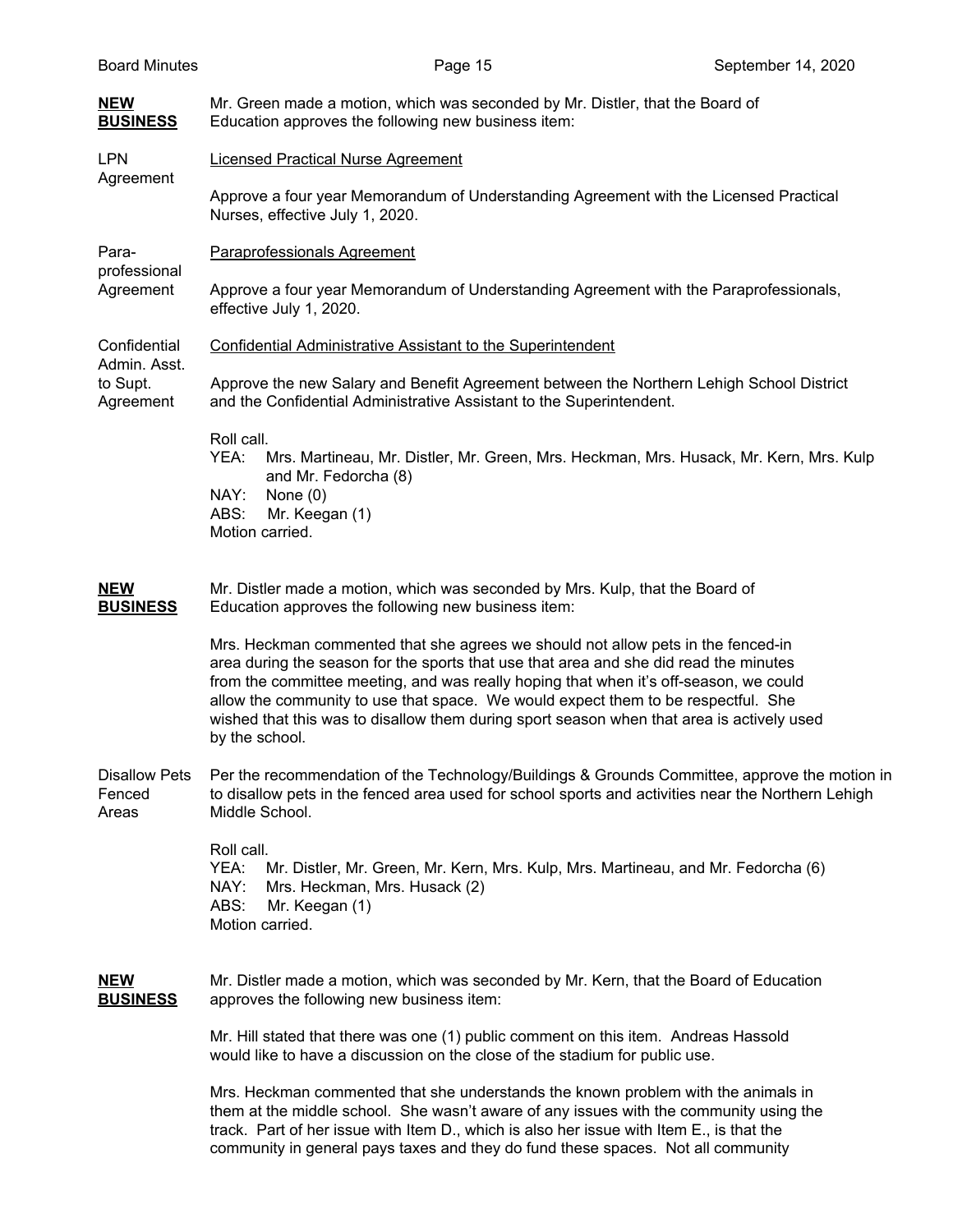#### **NEW** members obviously have kids in school anymore and they're still actively paying taxes **BUSINESS** and it was a nice way for them to still enjoy the facilities that they take part in funding. **(cont.)** So, her question is were there problems related to having the stadium and track open. Were there known issues?

Mr. Fedorcha commented that there was a lot of discussion at the committee meeting. One of the major things was a concern about liability on someone getting hurt, kids playing on the stadium stands and so forth. Mr. Fedorcha asked Mr. Link to address the liability.

Mrs. Martineau commented that couldn't we solve that problem by adding a use at your own risk to the stadium. She voted to not have dog feces where our students exercise and practice sports but doesn't understand closing the stadium to the community.

Mr. Hil added that Andreas Hassold also asked if there are any other alternatives than just closing it and also regarding the possible liability, are there waivers possible or enter at your own risk signs.

Mr. Link stated that the conversation at the Technology/Buildings and Grounds committee about this particular agenda item focused on liability, either potential liability or actual liability knowing that if somebody gets injured, we're more likely to be the recipient of a lawsuit. Doesn't mean the person would prevail, but we would have to defend it either way. Additionally, he knows that there have been community members that have entered there even when the gates were locked and closed, they found their way in. It even got to the point where they, without permission, turned on the stadium lights. That's absolutely a liability issue when we have people climbing over and under fencing. He does recognize that a majority of the community was using it for walking on the track as well as people using the turf as well. There have been other people using it improperly or without permission. Mr. Link asked for further comments from Mr. Derr, Mr. Geist or Mr. Vlasaty.

Mr. Derr commented that Mr. Link was correct. We did have some problems there with people entering while the gates were locked and that issue was resolved. We do have some people use the track for walking. Everyone has been fairly cooperative and respectful.

Mrs. Heckman commented that even if we close it permanently, that's still not going to keep out anybody that would go in when it was locked anyway. There's always people who will break the rules, but us closing it for the public that uses it properly doesn't stop an incident like that.

Mr. Fedorcha commented that the other concerns is kids on bicycles and other kinds of wheeled things around the track which is damaged by anything other than running as it should be. Part of the discussion was a lot of liability of someone getting hurt and misusing the bleachers and so forth.

Mr. Link asked Mr. Geist in his experience has he had concerns with the use of the stadium complex.

Mr. Geist commented that NLSD had a number of unauthorized individuals that have been in after hours. Stadium lights turned on, unauthorized. We do have a number of community members that do use the track. During the day, we do have gym classes that are over there. You can look at it as do we allow any visitors into a classroom during the day when we have a gym class. That's the concern that he has in regards to people being there when our students are there.

Mrs. Husack commented that as a community member, she knows that the community does use the stadium quite a bit and it sounds like most of the issues happened when the gates were locked anyway. She's not sure why we're going to lock the gates when that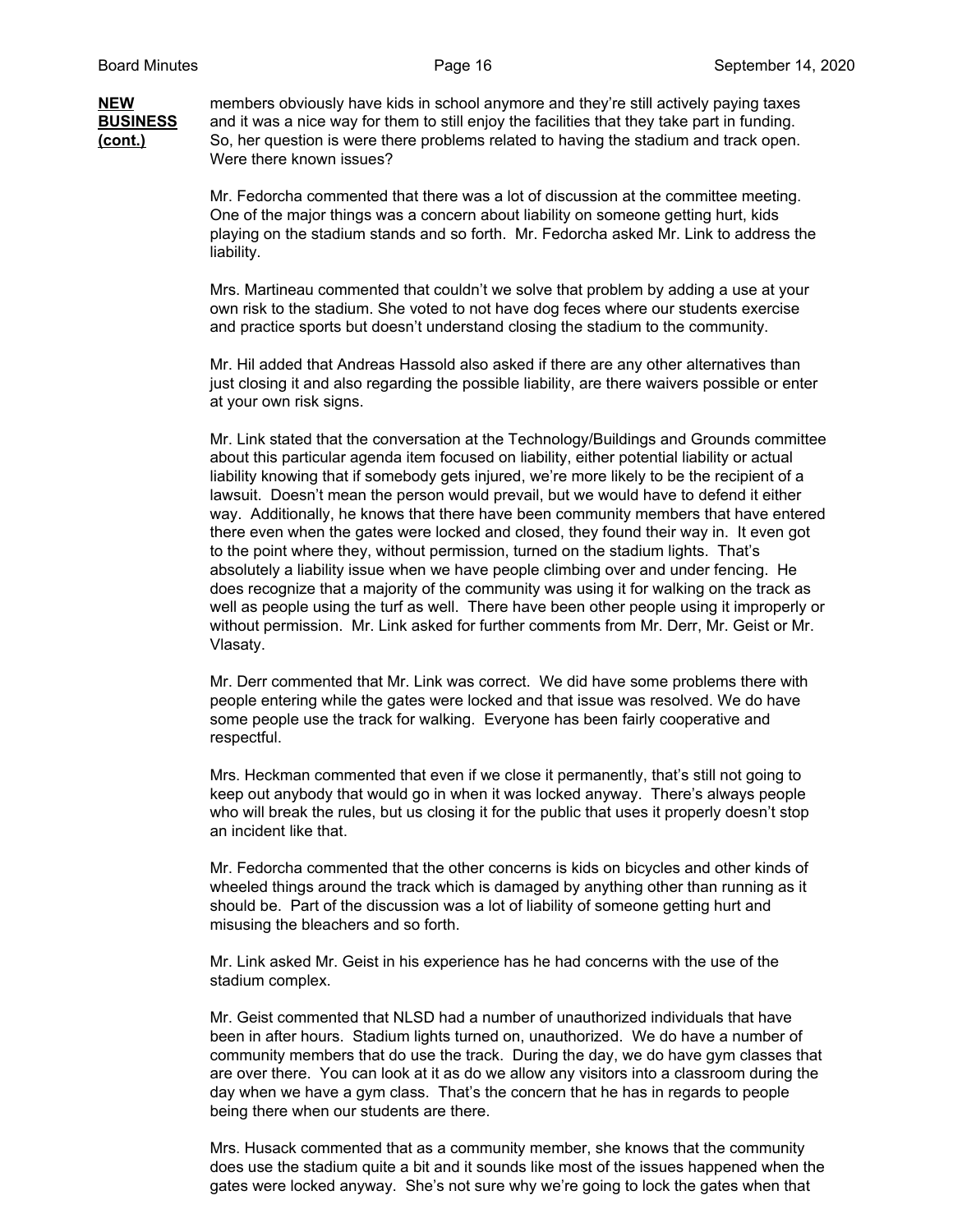**NEW** seemed to be the time when there was the most issue. As a liability side of it, we could **BUSINESS** have somebody hurt going to a football game walking up the bleachers just as if they **(cont.)** were walking up to go sit down. She agrees with Mrs. Heckman and one of the reasons she said no to the dog park area was because it didn't list something outside of the normal time that the students are in there. I completely agree the dogs shouldn't be in there during that time but we still have to look at our community who's helping to support our district and what they can do for us as well. Maybe it is monitoring like Mr. Geist when you said that we have gym classes there that the gym teacher has the ability to lock the gate and it's closed during that time when the students are there and then it gets reopened. She thinks we just need to think about it a little differently and remember that we do have community members who do utilize the area around us and talk about it in that regard.

> Mr. Distler commented that why specifically would they need to walk around the track area when we have all the sidewalks and other areas where our community members may walk. Mrs. Martineau commented that it was a good point.

Mrs. Heckman commented that she's been a marathon runner in the past and it's helpful to run 400, 800. It's good for the measurement; they need the yard measurement and the actual track meter measurement. Not everyone needs that, but that is one reason I think that people would use that instead of walking the sidewalks in the neighborhood, the streets, etc.

Mr. Fedorcha asked Mr. Geist about the idea of people coming in and turning lights on was not only when we had it locked. It was other times also when it was open. Is that correct?

Mr. Geist answered that it was correct. There are numerous times when the gates were opened or locked.

Mrs. Husack asked how do we have it that the public can turn on or turn off those lights that easily?

Mr. Derr answered that at the base of each pole there's a switch and they were not locked at the time when this was occurring due to the fact that they were left unlocked from the football season. Locks have been put back on, they have been secured.

Mrs. Martineau commented that she's in agreement that the community should not be in there during class time but regarding the sidewalks, a lot of our community don't live where the sidewalks are. You might say about the trails and such, but she felt safer at the stadium than walking by herself elsewhere.

Mr. Fedorcha commented that since the pandemic, he and his wife have been walking a lot more and we walk the schools. We walk the parking lots; we walk the sidewalks. We've never gone into the stadium. There is a lot of areas in which the public has access to and will continue to have access to. Locking the stadium just secures a little bit on a liability number one and also that the potential of any kind of damage can be costly to the district.

Mr. Kern commented that one of the discussions had was Use of Facilities. We have a formal process when anybody wants to use the facilities, whether it be indoor or outdoor, which kind of absolves us from liability as it's all part of that Use of Facilities form. If we're going to allow the public to go in and out of a gated area, I think we're assuming liability even though there's not supervision there. At a football game we have supervision there with administrators and security. When we're talking about a locked area that is used for unsupervised items, a lot of things go wrong. You've got women with baby strollers, you've got scooters, kids with skateboards, you have bicycles. All that wear and tear on a million dollar track takes its toll.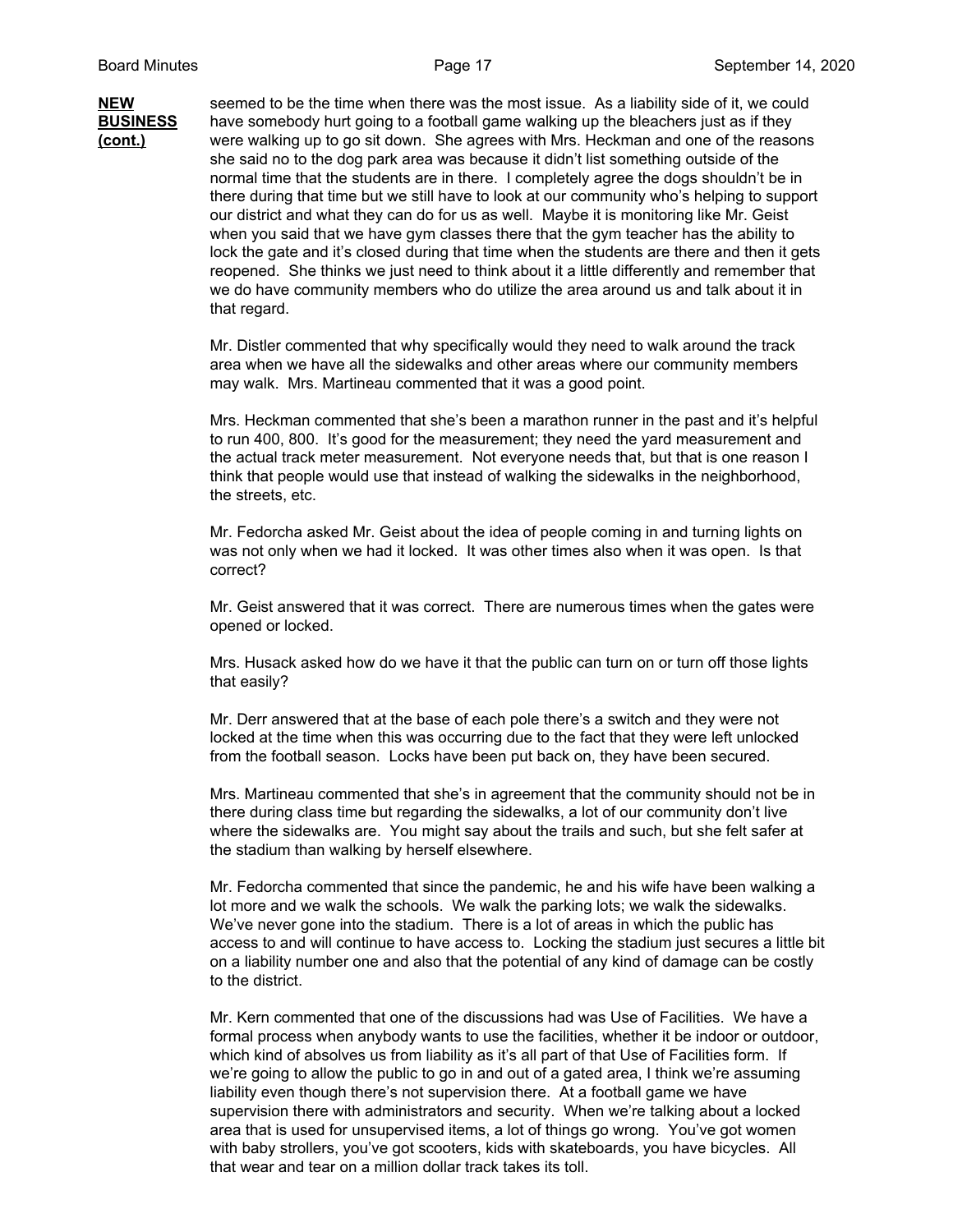| <b>NEW</b><br><b>BUSINESS</b><br>(cont.)             | Mrs. Heckman commented that she is a person that walks the campus every single day<br>with her newborn baby and she questioned Attorney Strohl with if she would slip and fall<br>on a sidewalk outside the library versus slipping and falling on the track, isn't that the<br>same thing to the district?                                                                                                                                                                                                                                                                                                                  |  |  |
|------------------------------------------------------|------------------------------------------------------------------------------------------------------------------------------------------------------------------------------------------------------------------------------------------------------------------------------------------------------------------------------------------------------------------------------------------------------------------------------------------------------------------------------------------------------------------------------------------------------------------------------------------------------------------------------|--|--|
|                                                      | Attorney Strohl answered that there could be a million different things when it comes to<br>liability and assumption of risk and whether there's a latent hazard that we have<br>knowledge of. Liability is a very broad thing; it's hard to narrow down. The more you<br>limit exposure to your facilities just statistically you're going to limit liability. There's no<br>way you're going to limit liability overall. The one thing that he would say is some of the<br>roadways around campus are still public roadways, so it's not necessarily a school<br>district liability for all of the roadways around campus. |  |  |
|                                                      | Mrs. Heckman commented that she fully acknowledges that running up and down<br>bleachers is much more dangerous than walking on the sidewalk or walking the circle on<br>the track for a normal person. But, if we're instructing people to walk on the sidewalk<br>instead of the track that to her seems so similar, why can't we just put a rope to the entry<br>to the bleachers, the use is limited.                                                                                                                                                                                                                    |  |  |
|                                                      | Mr. Fedorcha asked Mr. Hill if there were any more public comments. Mr. Hill stated that<br>there were none on this topic.                                                                                                                                                                                                                                                                                                                                                                                                                                                                                                   |  |  |
| Disallow the<br>Use of the<br>Stadium and            | Per the recommendation of the Technology/Buildings & Grounds Committee, approve the motion<br>to disallow the use of the stadium and track for activities other than school district sanctioned<br>events.                                                                                                                                                                                                                                                                                                                                                                                                                   |  |  |
| Track other<br>than District<br>Sanctioned<br>Events | Roll call.<br>YEA:<br>Mr. Green, Mrs. Husack, Mr. Kern, Mrs. Kulp, Mrs. Martineau, Mr. Distler<br>and Mr. Fedorcha (7)<br>NAY:<br>Mrs. Heckman (1)<br>ABS:<br>Mr. Keegan (1)<br>Motion carried.                                                                                                                                                                                                                                                                                                                                                                                                                              |  |  |
| <b>FINANCIAL</b>                                     | Mr. Green made a motion, which was seconded by Mrs. Heckman, that the Board of<br>Education approves the following financial items:                                                                                                                                                                                                                                                                                                                                                                                                                                                                                          |  |  |
| Financial<br>Reports                                 | Approve the Following List of Bills: General Fund months of August & September, 2020<br>Cafeteria Fund month of August, 2020                                                                                                                                                                                                                                                                                                                                                                                                                                                                                                 |  |  |
| Per Capita<br>Abatements/<br>Exonerations            | Approve abatement/exoneration requests of per capita taxes, for the residents that fall within the<br>guidelines, as presented.                                                                                                                                                                                                                                                                                                                                                                                                                                                                                              |  |  |
| Invoice<br>NL Rec.<br>Authority                      | Approve the invoice from the Northern Lehigh Recreation Authority in the amount of \$6,504.58,<br>for services provided during the 2020 summer recreation programs at Peters Elementary and<br>Slatington Elementary Schools for Northern Lehigh School District students.                                                                                                                                                                                                                                                                                                                                                   |  |  |
| <b>I4TL Service</b><br>Contract                      | Approve the Institute for Teaching and Leading (i4tl) service contract to provide consulting services<br>in the area of learning model design and administrator coaching related to virtual teaching and<br>learning. The cost for the 2020-2021 school year is \$24,500.00.                                                                                                                                                                                                                                                                                                                                                 |  |  |
|                                                      | Roll call.<br>YEA:<br>Mrs. Heckman, Mrs. Husack, Mr. Kern, Mrs. Kulp, Mrs. Martineau, Mr. Distler, Mr. Green,<br>and Mr. Fedorcha (8)<br>NAY:<br>None $(0)$<br>ABS:<br>Mr. Keegan (1)<br>Motion carried.                                                                                                                                                                                                                                                                                                                                                                                                                     |  |  |